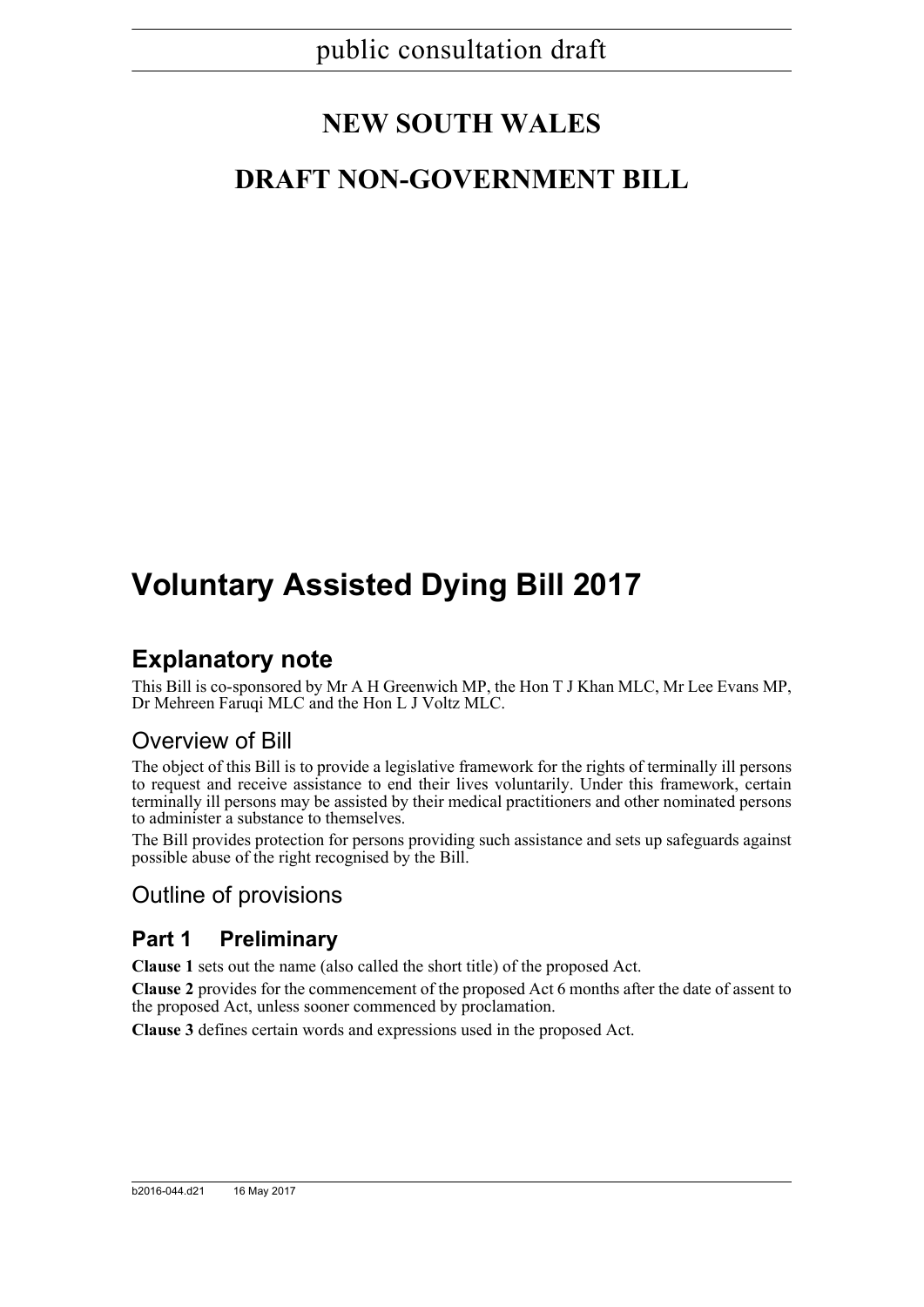Voluntary Assisted Dying Bill 2017 [NSW] Explanatory note

## **Part 2 Request for and provision of assistance**

### **Division 1 Request for assistance**

**Clause 4** establishes the right of certain persons to request assistance from medical practitioners to end their own lives. A person (the *patient*) may make a request to a medical practitioner who is not a relative of the patient (the *primary medical practitioner*) for assistance if he or she meets certain eligibility criteria. The patient must be at least 25 years of age and ordinarily resident in New South Wales. The patient must also be suffering from a terminal illness which, in reasonable medical judgment, is likely to result in the death of the patient within 12 months, and must be experiencing severe pain, suffering or physical incapacity to an extent unacceptable to the patient.

**Clause 5** allows a patient who has requested assistance to rescind that request at any time. The primary medical practitioner must then note that fact on the patient's medical record and on the formal request certificate.

### **Division 2 Provision of assistance**

**Clause 6** empowers the primary medical practitioner (in due course) to assist, or refuse to assist, the patient to end the patient's life.

**Clause 7** provides that the primary medical practitioner must not give a substance to a person other than the patient for administration to the patient to end the patient's life unless the patient has nominated that other person to administer the substance to end the patient's life. The clause empowers the person nominated by the patient (in due course) to administer, or refuse to administer, the substance to the patient to end the patient's life.

**Clause 8** provides for a cooling-off period of 48 hours, commencing on the completion of the request certificate, during which the primary medical practitioner must not provide assistance to a patient to end the patient's life.

**Clause 9** requires the primary medical practitioner, in providing assistance under the proposed Act, to be guided by appropriate medical standards and pharmaceutical information and any guidelines prescribed by regulations made under the proposed Act.

**Clause 10** provides that the primary medical practitioner must not use any substance for the purpose of the provision of assistance under the proposed Act unless the substance is declared by the regulations to be an authorised substance.

**Clause 11** provides that the primary medical practitioner must not provide the assistance if he or she knows that any financial or other advantage is likely to be gained by certain persons as a result of the death of the patient.

**Clause 12** makes it an offence for a person:

- (a) to give or promise any financial or other advantage (other than a reasonable payment for medical services), or
- (b) to cause or threaten to cause any disadvantage,

to a primary medical practitioner or other person for assisting or refusing to assist, or for the purpose of compelling or persuading the practitioner or other person to assist or refuse to assist, in ending a patient's life under the proposed Act.

The clause also makes it an offence for a person to accept any financial or other advantage (other than a reasonable payment for medical services) for assisting or refusing to assist in ending a patient's life under the proposed Act.

**Clause 13** makes it an offence to procure the signing or witnessing of a request certificate by deception or improper influence.

#### **Division 3 Requirements relating to request for assistance**

Division 3 sets out the requirements that must be met before a primary medical practitioner may assist a patient to end the patient's life.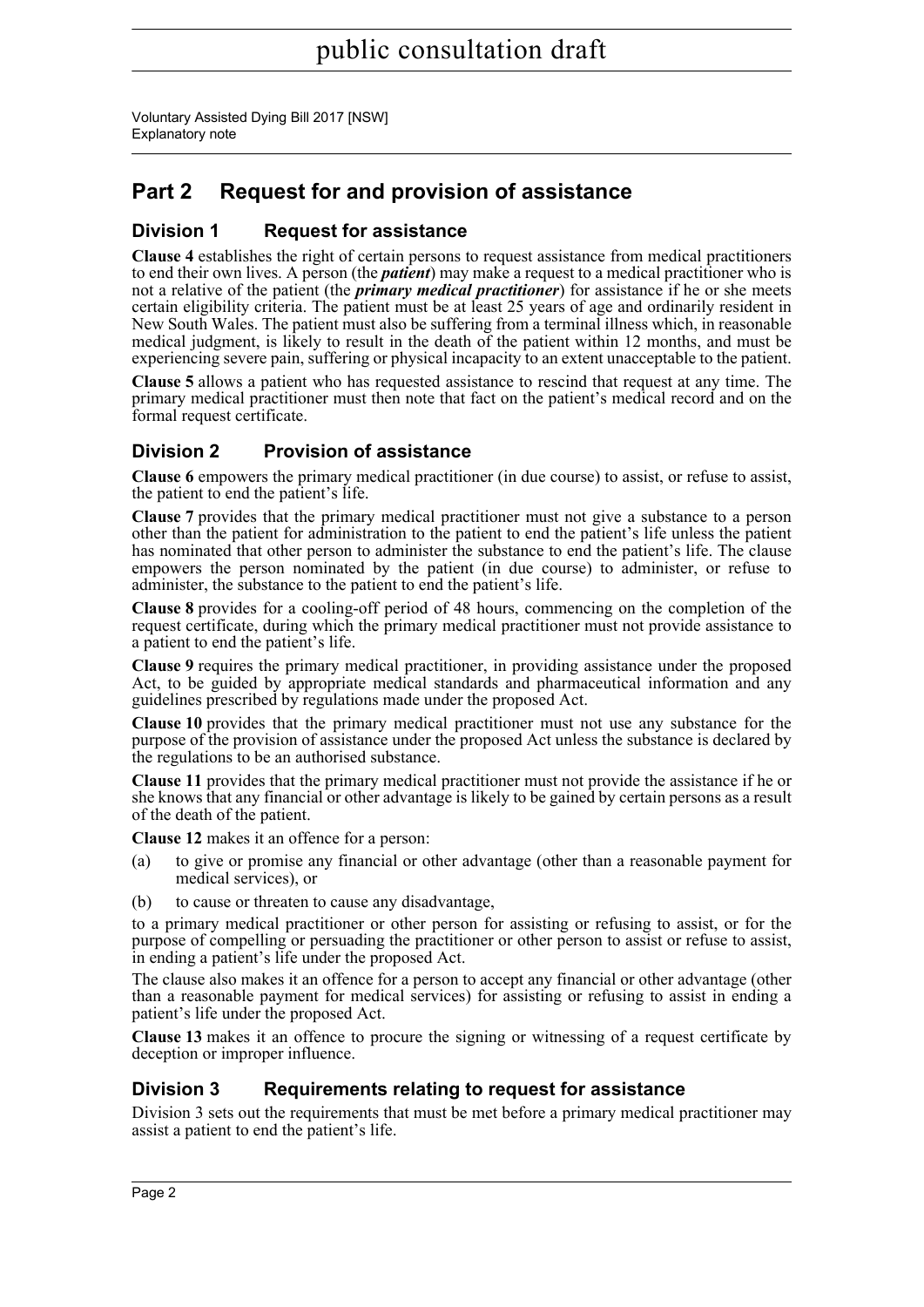Voluntary Assisted Dying Bill 2017 [NSW] Explanatory note

**Clause 14** requires the patient to be independently examined by his or her primary medical practitioner and one other medical practitioner (the *secondary medical practitioner*) who is not closely associated with the primary medical practitioner or related to the patient. The secondary medical practitioner must be a specialist in relation to the diagnosis or treatment of the relevant terminal illness.

**Clause 15** requires the primary medical practitioner to provide to the patient certain information relating to the patient's terminal illness and available treatment. The patient must, after receiving the information, indicate that the patient's decision to request assistance to end his or her life still stands.

**Clause 16** requires the patient to be examined by an independent psychiatrist or psychologist. The psychiatrist or psychologist must provide to the primary and secondary medical practitioners a report containing the results of the examination and an opinion indicating that the patient is of sound mind, that the patient's decision-making capacity has not been adversely affected by his or her state of mind and that the patient's decision to request the assistance has been made freely, voluntarily and after due consideration.

**Clause 17** requires the primary medical practitioner to form an opinion about the patient's terminal illness and prognosis, and requires the secondary medical practitioner to confirm the opinion.

**Clause 18** requires a formal certificate to be completed confirming the patient's request for assistance at least 7 days after the initial request is made. An audio-visual record (an *audio-visual request*) may be made instead of the request certificate if the patient is physically unable to sign the certificate or is unable to communicate with reasonable fluency in English.

**Clause 19** requires an interpreter to be present at the time of any communication between the patient and certain other persons for the purposes of the Division, and during the signing of the request certificate or making of the audio-visual request, if the patient and other person are unable to communicate with each other with reasonable fluency in any language.

### **Division 4 Review of requests for assistance**

**Clause 21** enables a close relative of a patient to apply to the Supreme Court for an order that a request certificate is not an effective request certificate for the purposes of the proposed Act. The Court may make an order if satisfied that the patient was not suffering from a terminal illness, was not at least 25 years old or ordinarily resident in New South Wales, was not of sound mind (or his or her decision-making capacity was adversely affected by his or her state of mind) or did not make the decision to request the assistance freely, voluntarily and after due consideration. The Supreme Court may make such other orders (including interim orders pending the determination of the application) as it considers necessary to prevent action being taken in reliance on the request certificate. **Clause 20** makes provision with respect to the parties to an application.

**Clause 22** provides that if an order is made under the Division in respect of a request certificate, the certificate is not to be treated as a request certificate for the purposes of the proposed Act. However, the order does not prevent the making of a further request or the provision of assistance to the patient after the requirements of the Act have been met with respect to the further request.

**Clause 23** provides that the Division does not limit the jurisdiction of the Supreme Court.

## **Part 3 Effect of Act on other rights and obligations**

**Clause 24** provides that a health care provider or other person is not under any duty to participate in the provision of assistance under the proposed Act. Any health care provider who is unable or unwilling to participate must, if requested to do so by the patient, transfer the patient's medical records to another health care provider.

**Clause 25** protects certain persons from criminal and civil liability for participating, or refusing to participate, in the provision of assistance under the proposed Act. However, the use of force to prevent the making of a request, or the provision of assistance, under the proposed Act is not authorised by this clause or by section 574B of the *Crimes Act 1900* (which otherwise provides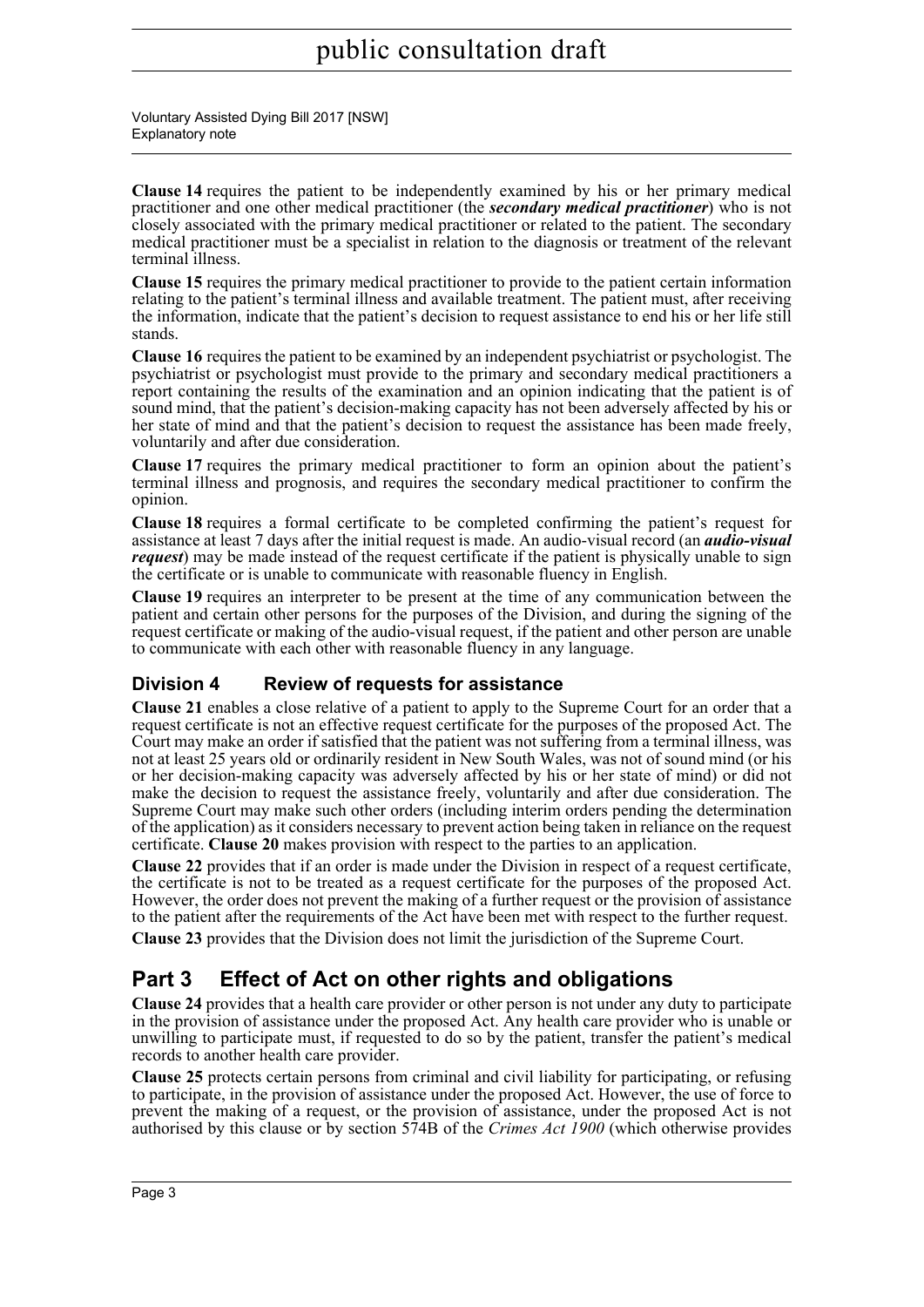Voluntary Assisted Dying Bill 2017 [NSW] Explanatory note

for the lawful use of force for the prevention of suicide). The clause authorises the destruction of unused substances, but no other dealing with such substances.

**Clause 26** provides that a will, contract or other agreement is not valid to the extent that it would affect whether a person may make or rescind a request for assistance under the proposed Act or provide or refuse to provide that assistance. This clause also provides that a provision of a contract or other agreement is void to the extent that it purports to exclude or limit liability of a party to the contract in the event of a person making or rescinding a request for, or receiving or providing, assistance under the proposed Act.

## **Part 4 Records and reporting of death**

**Clause 27** sets out the information that a primary medical practitioner providing assistance under the proposed Act must keep as part of the patient's medical record.

**Clause 28** extends the application of provisions of the *Coroners Act 2009* (including, in particular, provisions relating to the reporting of deaths and the conferral of jurisdiction to hold inquests) to deaths resulting from assistance provided under the proposed Act.

**Clause 29** facilitates the recording and notification of a death resulting from assistance provided under the proposed Act.

## **Part 5 Miscellaneous**

**Clause 30** provides that a request certificate, or an audio-visual request, for assistance under the proposed Act is admissible and prima facie evidence before a court of the request for that assistance.

**Clause 31** allows the Governor to make regulations for the purposes of the proposed Act.

**Clause 32** confers jurisdiction on the Local Court for offences against the proposed Act (other than offences against section 12 or 13).

**Clause 33** provides for a review of the proposed Act by the Minister after the period of 5 years from the commencement of the proposed Act.

### **Schedule 1 Form**

**Schedule 1** sets out the form of request certificate to be used in relation to a request for assistance under the proposed Act.

### **Schedule 2 Amendment of other Acts**

**Schedule 2** makes consequential amendments to other Acts. The Schedule includes an amendment to the *Coroners Act 2009* to require the State Coroner to report to the Attorney General in relation to deaths resulting from the provision of assistance under the proposed Act. An amendment is also made to the *Criminal Procedure Act 1986* to provide for an otherwise indictable offence against proposed section 12 or 13 to be dealt with summarily unless the prosecutor elects otherwise. The Schedule also includes an amendment to ensure that guardians appointed under the *Guardianship Act 1987* may not exercise any function of making or rescinding a request for assistance under the proposed Act.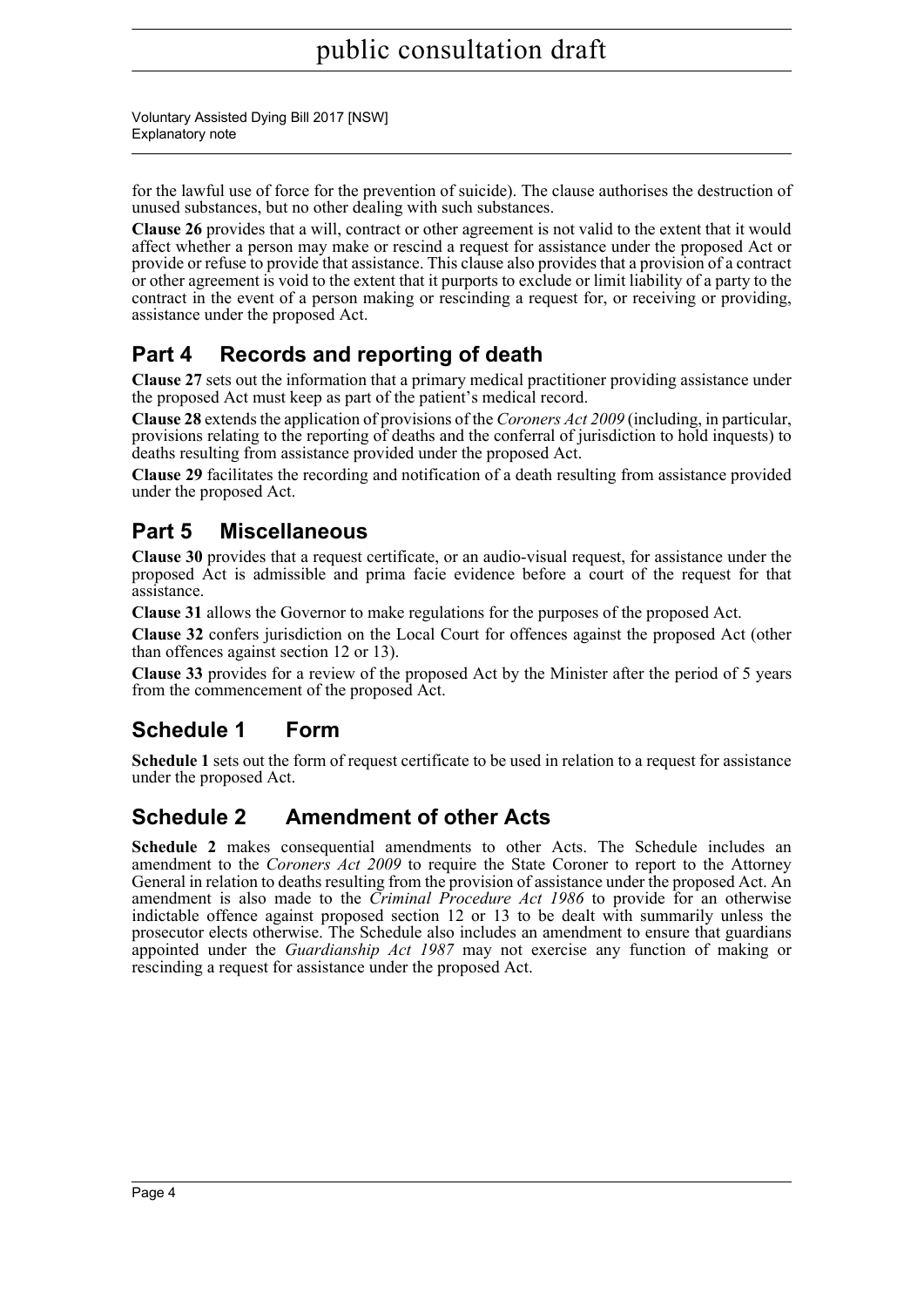# **NEW SOUTH WALES**

## **DRAFT NON-GOVERNMENT BILL**

# **Voluntary Assisted Dying Bill 2017**

## **Contents**

|        |                                                                                                                                                                                                                                                                                                                                                                             | Page                                               |  |  |  |  |
|--------|-----------------------------------------------------------------------------------------------------------------------------------------------------------------------------------------------------------------------------------------------------------------------------------------------------------------------------------------------------------------------------|----------------------------------------------------|--|--|--|--|
| Part 1 | <b>Preliminary</b>                                                                                                                                                                                                                                                                                                                                                          |                                                    |  |  |  |  |
|        | Name of Act<br>1<br>2<br>Commencement<br>3<br>Definitions                                                                                                                                                                                                                                                                                                                   | $\overline{2}$<br>$\overline{2}$<br>$\overline{2}$ |  |  |  |  |
| Part 2 | Request for and provision of assistance                                                                                                                                                                                                                                                                                                                                     |                                                    |  |  |  |  |
|        | <b>Division 1</b><br><b>Request for assistance</b>                                                                                                                                                                                                                                                                                                                          |                                                    |  |  |  |  |
|        | Request for assistance to voluntarily end life<br>4<br>5<br>Right to rescind request                                                                                                                                                                                                                                                                                        | 4<br>4                                             |  |  |  |  |
|        | <b>Division 2</b><br><b>Provision of assistance</b>                                                                                                                                                                                                                                                                                                                         |                                                    |  |  |  |  |
|        | Right to provide or refuse assistance<br>6<br>7<br>Nomination of person to administer substance<br>Cooling-off period<br>8<br>9<br>Standards for provision of assistance<br>10 <sup>1</sup><br>Authorised substances<br>11<br>Financial and other advantages<br>12<br>Conduct influencing provision of assistance<br>Improper conduct relating to request certificate<br>13 | 4<br>4<br>5<br>5<br>5<br>$\sqrt{5}$<br>5<br>6      |  |  |  |  |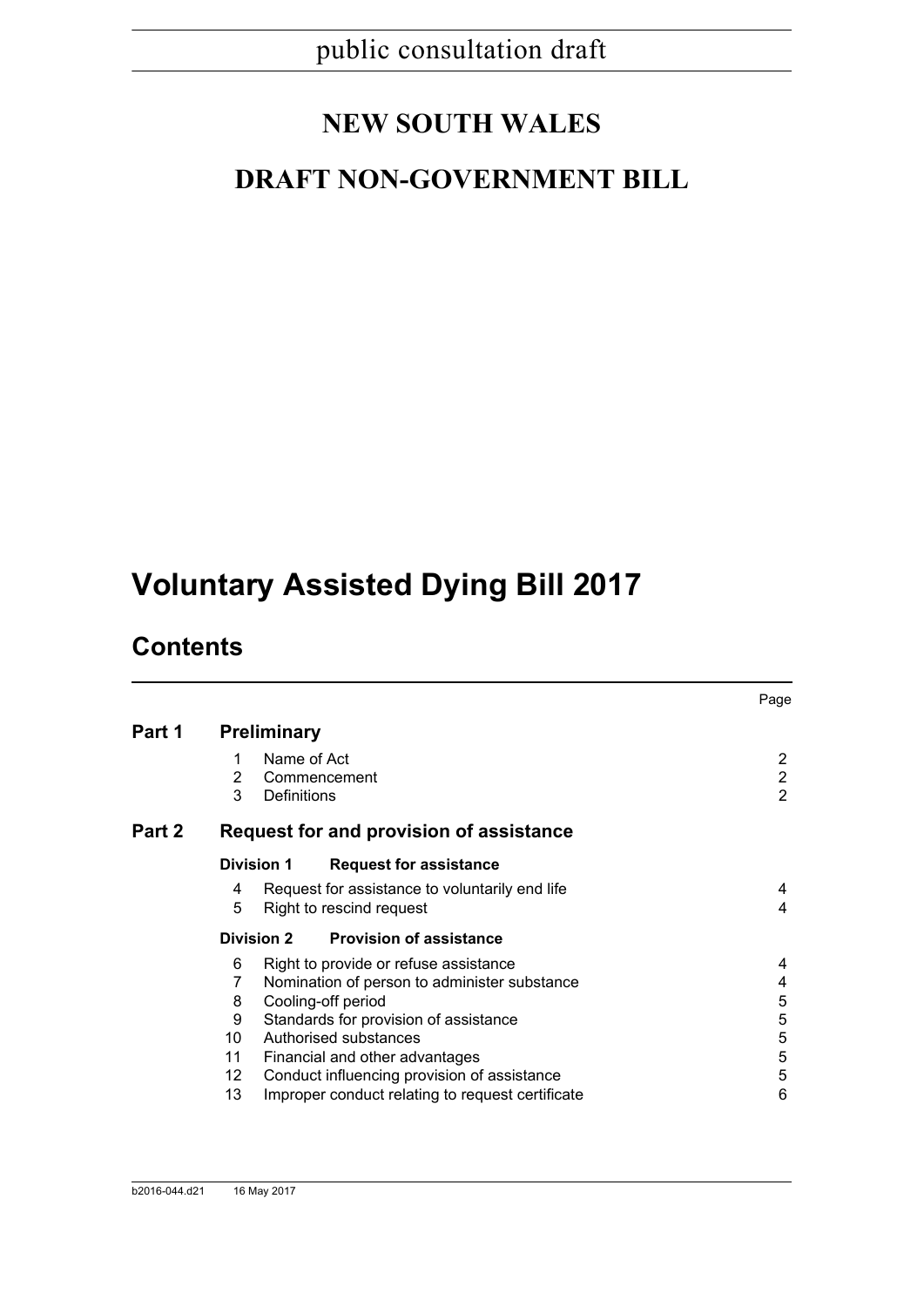#### Voluntary Assisted Dying Bill 2017 [NSW] **Contents**

|                                        |                                  |                              |                                                                                                                                                                                                                                                                   | Page                                                              |
|----------------------------------------|----------------------------------|------------------------------|-------------------------------------------------------------------------------------------------------------------------------------------------------------------------------------------------------------------------------------------------------------------|-------------------------------------------------------------------|
|                                        |                                  | <b>Division 3</b>            | Requirements relating to request for assistance                                                                                                                                                                                                                   |                                                                   |
|                                        | 14<br>15<br>16<br>17<br>18<br>19 |                              | Examination by medical practitioners<br>Information to be provided by primary medical practitioner<br>Examination by independent qualified psychiatrist or psychologist<br>Opinion of medical practitioners<br>Request certificate<br>Requirement for interpreter | 6<br>6<br>$\overline{7}$<br>$\overline{7}$<br>$\overline{7}$<br>8 |
|                                        |                                  | <b>Division 4</b>            | Review of requests for assistance                                                                                                                                                                                                                                 |                                                                   |
|                                        | 20<br>21<br>22<br>23             |                              | Parties to applications<br>Close relatives may apply for order in respect of request certificate<br>Effect of order<br>Jurisdiction of Supreme Court                                                                                                              | 8<br>9<br>$\boldsymbol{9}$<br>9                                   |
| Part 3                                 |                                  |                              | <b>Effect of Act on other rights and obligations</b>                                                                                                                                                                                                              |                                                                   |
|                                        | 24<br>25<br>26                   |                              | Participation in provision of assistance discretionary<br>Protection from liability<br>Effect on construction of wills and contracts                                                                                                                              | 10<br>10<br>11                                                    |
| Part 4                                 |                                  |                              | Records and reporting of death                                                                                                                                                                                                                                    |                                                                   |
|                                        | 27<br>28<br>29                   |                              | Medical records to be kept<br>Application of Coroners Act 2009<br>Certification as to death                                                                                                                                                                       | 12<br>12<br>12                                                    |
| Part 5                                 |                                  | <b>Miscellaneous</b>         |                                                                                                                                                                                                                                                                   |                                                                   |
|                                        | 30<br>31<br>32<br>33             | Regulations<br>Review of Act | Certificate of request is evidence<br>Nature of proceedings for offences                                                                                                                                                                                          | 13<br>13<br>13<br>13                                              |
| <b>Schedule 1</b><br><b>Schedule 2</b> |                                  | Form                         | <b>Amendment of other Acts</b>                                                                                                                                                                                                                                    | 14<br>16                                                          |
|                                        |                                  |                              |                                                                                                                                                                                                                                                                   |                                                                   |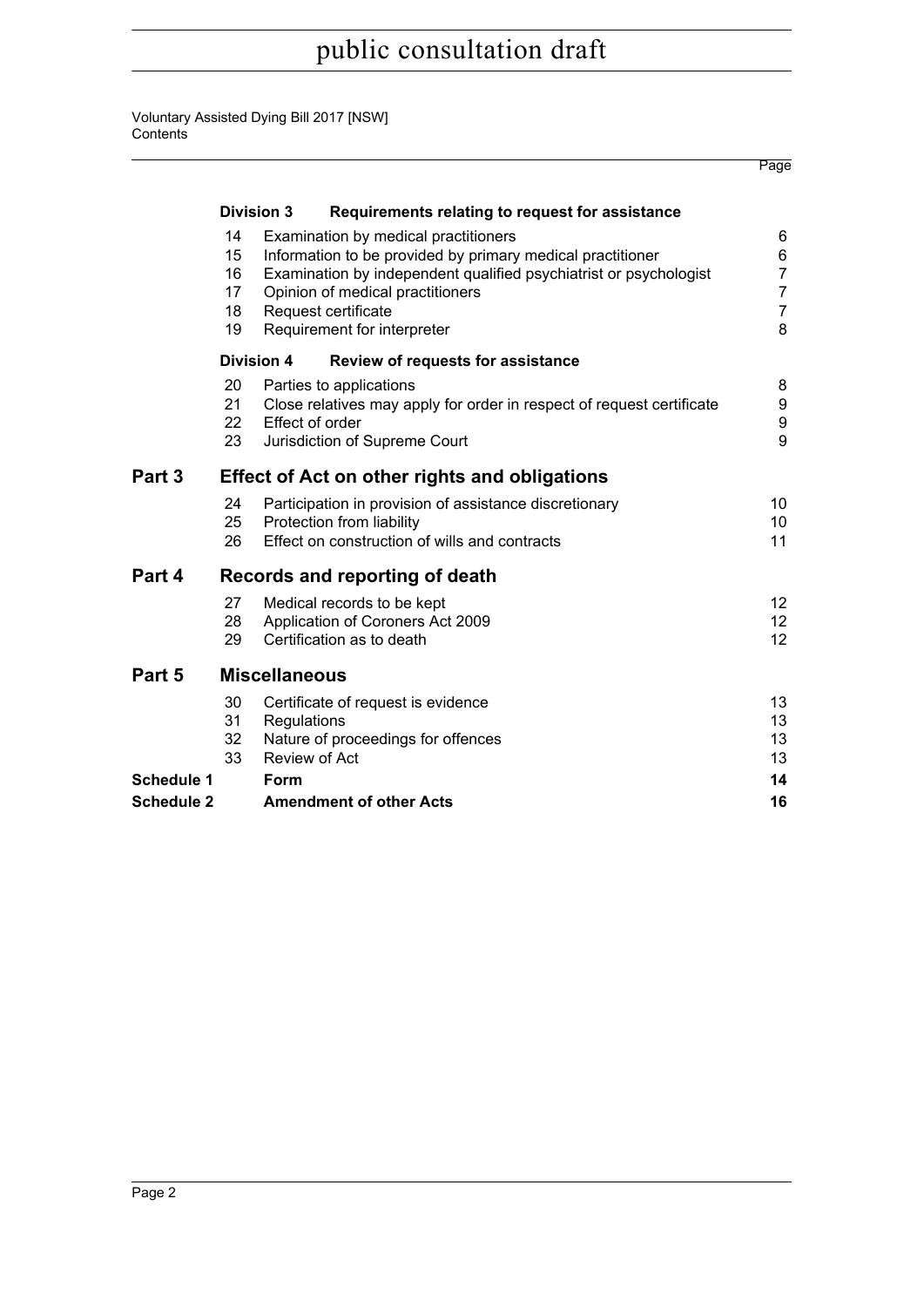## **NEW SOUTH WALES**

## **DRAFT NON-GOVERNMENT BILL**

# **Voluntary Assisted Dying Bill 2017**

No , 2017

#### **A Bill for**

An Act to establish the right of persons who are terminally ill to request assistance from medically qualified persons to voluntarily end their own lives; and for related purposes.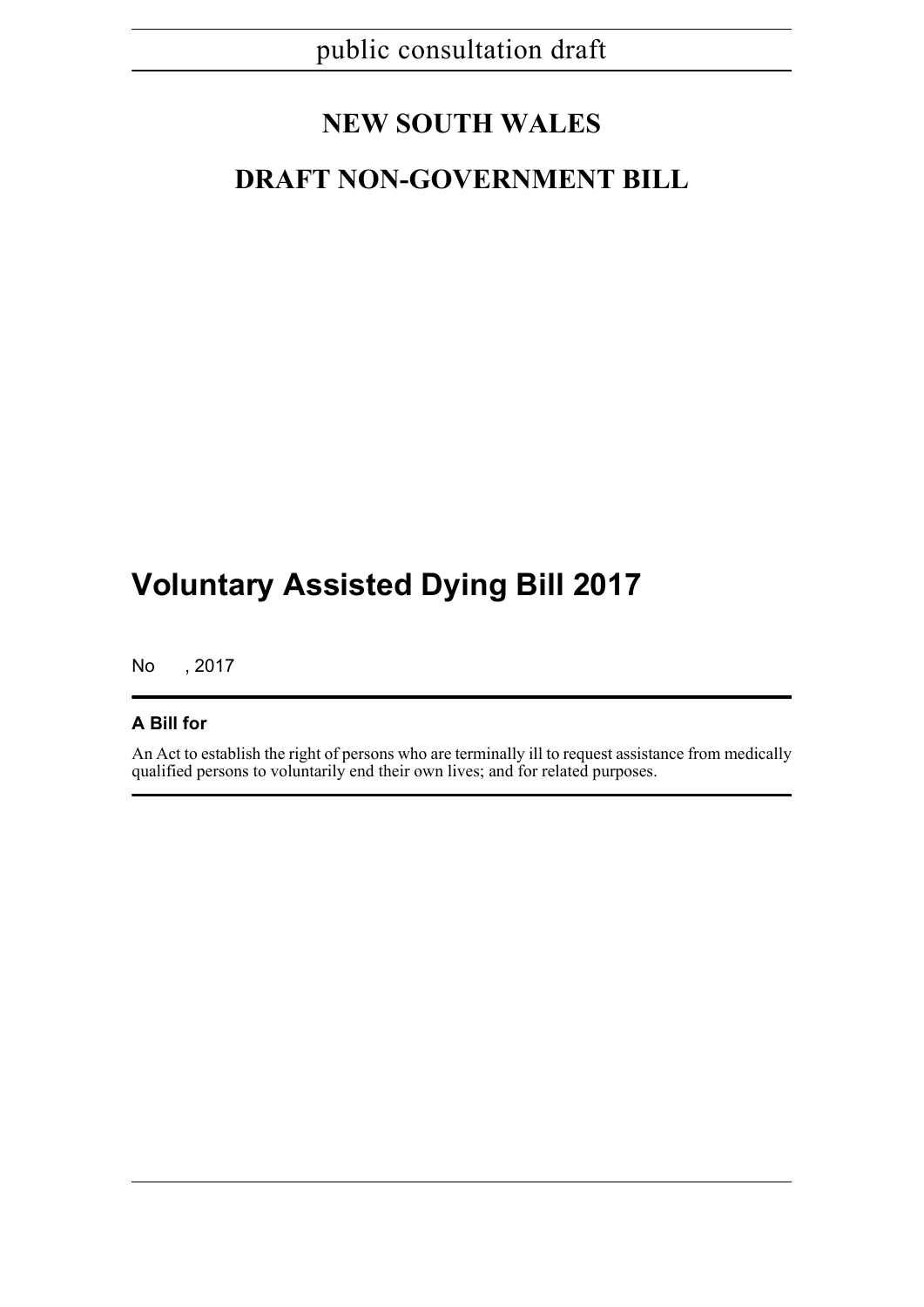Voluntary Assisted Dying Bill 2017 [NSW] Part 1 Preliminary

#### **The Legislature of New South Wales enacts:**

### <span id="page-7-1"></span><span id="page-7-0"></span>**Part 1 Preliminary**

#### **1 Name of Act**

This Act is the *Voluntary Assisted Dying Act 2017*.

#### <span id="page-7-2"></span>**2 Commencement**

This Act commences 6 months after the date of assent to this Act, unless sooner commenced by proclamation.

#### <span id="page-7-3"></span>**3 Definitions**

(1) In this Act:

*assist* or *assistance*, in relation to the death or proposed death of a patient, includes:

- (a) the prescribing and preparation of a substance for the patient, and the giving of a substance to the patient, for self-administration, and
- (b) if the patient is physically incapable of self-administering the substance:
	- (i) the administration of the substance to the patient, and
	- (ii) the prescribing and preparation of the substance for the patient, and the giving of the substance to any other person for administration to the patient.

*audio-visual request*—see section 18.

*close relative* of a person means:

- (a) a parent, guardian or child of the person, or
- (b) a brother, sister, half-brother, half-sister, stepbrother or stepsister of the person, or
- (c) an existing spouse or de facto partner of the person.

*decision-making capacity*, in relation to a patient requesting assistance under this Act, means the capacity of the patient to:

- (a) understand the facts relevant to the patient's illness and condition, and
- (b) understand the medical treatment and other options available to the patient, and
- (c) assess the consequences of the patient's decisions and understand the impact of those consequences on the patient, and
- (d) communicate the patient's decisions (whether by speaking, sign language or any other means).

*guardian* has the same meaning as in the *Guardianship Act 1987*.

*health care provider*, in relation to a patient, includes:

- (a) a hospital, nursing home or other institution (including those responsible for its management) in which the patient is located for care or attention, and
- (b) any nurse or other person whose duties include, or directly or indirectly relate to, the care or medical treatment of the patient.

*illness* includes injury or degeneration of mental or physical faculties.

*independent qualified psychiatrist*, in relation to a patient, means a qualified psychiatrist who is not: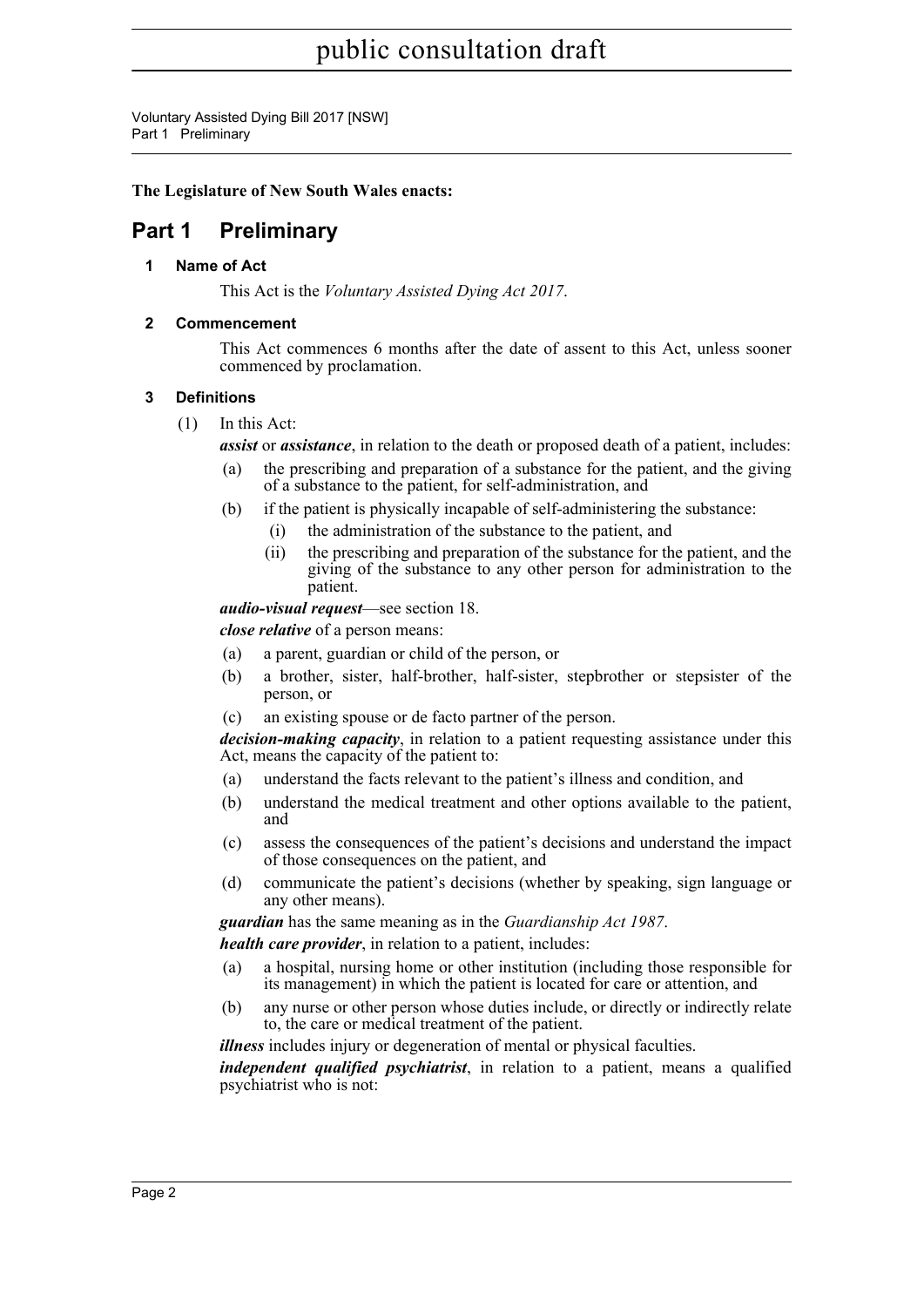Voluntary Assisted Dying Bill 2017 [NSW] Part 1 Preliminary

- (a) a close relative or an employee of, or a member of the same medical practice as, the patient's primary medical practitioner or secondary medical practitioner, or
- (b) a close relative of the patient.

*independent qualified psychologist*, in relation to a patient, means a psychologist who is not:

- (a) a close relative or an employee of, or a member of the same medical practice as, the patient's primary medical practitioner or secondary medical practitioner, or
- (b) a close relative of the patient.

*nominee*—see section 7.

*patient*—see section 4.

#### *primary medical practitioner*—see section 4.

*qualified psychiatrist* means a person who is registered under the Health Practitioner Regulation National Law in the specialty of psychiatry in the medical profession.

#### *request certificate*—see section 18.

*request for assistance* means a request made by a patient to a medical practitioner for assistance to end the patient's life.

#### *secondary medical practitioner*—see section 14.

*terminal illness*, in relation to a patient, means an illness which will, in reasonable medical judgment, result in the death of the patient within 12 months.

**Note.** The *Interpretation Act 1987* contains definitions and other provisions that affect the interpretation and application of this Act.

(2) Notes included in this Act do not form part of this Act.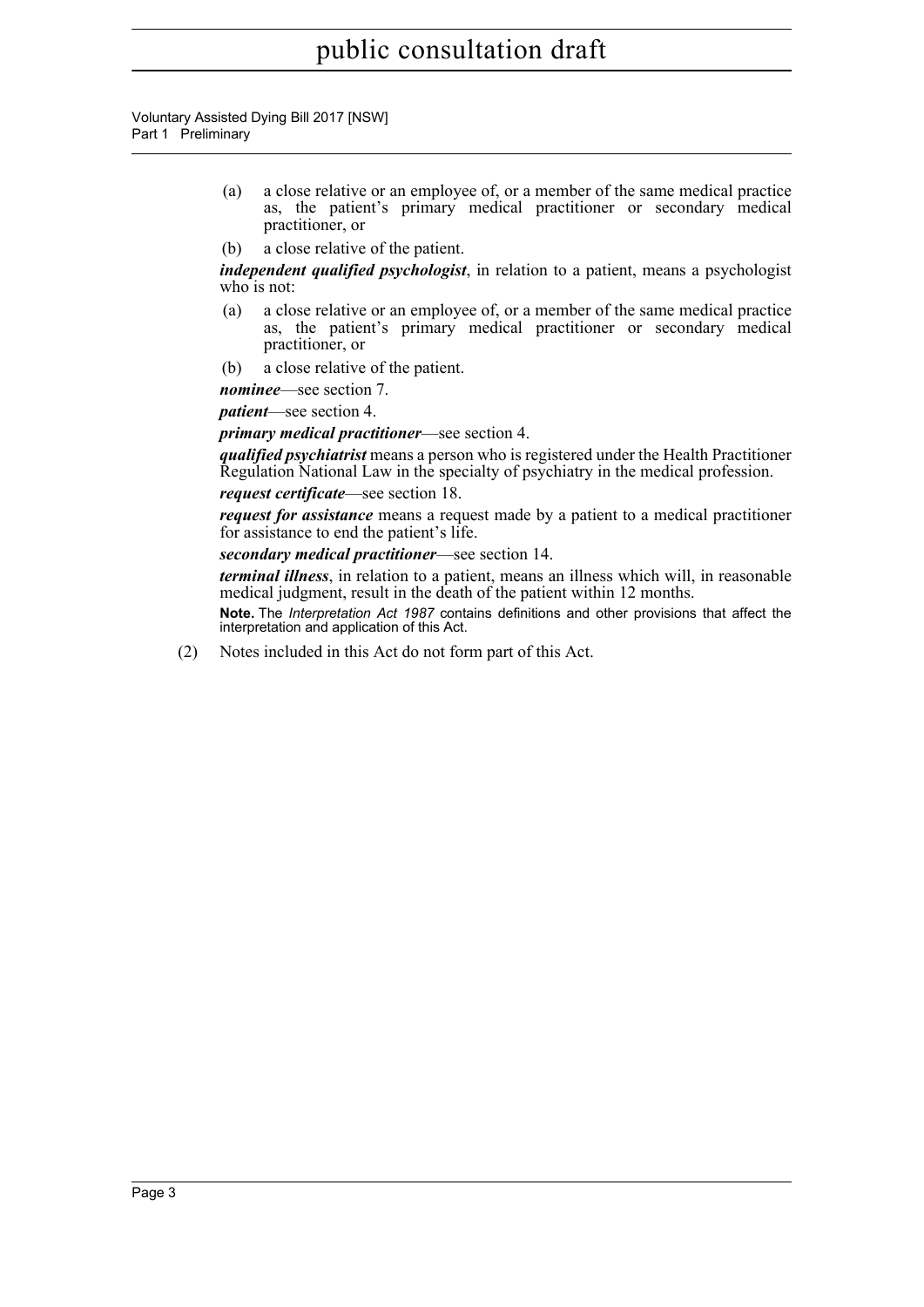### <span id="page-9-0"></span>**Part 2 Request for and provision of assistance**

#### <span id="page-9-2"></span><span id="page-9-1"></span>**Division 1 Request for assistance**

#### **4 Request for assistance to voluntarily end life**

A person (the *patient*) may request a medical practitioner who is not a close relative of the patient (the *primary medical practitioner*) for assistance to end the patient's life if:

- (a) the patient is at least 25 years of age and ordinarily resident in New South Wales, and
- (b) the patient is suffering from a terminal illness, and
- (c) the primary medical practitioner has informed the patient that, in the medical practitioner's opinion, the patient is suffering from a terminal illness, and
- (d) in the course of the terminal illness, the patient is experiencing severe pain, suffering or physical incapacity to an extent unacceptable to the patient.

#### <span id="page-9-3"></span>**5 Right to rescind request**

- (1) Despite anything in this Act, a patient may rescind a request for assistance at any time and in any manner.
- (2) If a patient rescinds a request for assistance after signing a request certificate under section 18, the primary medical practitioner must, as soon as practicable after the request is rescinded, note on the patient's medical record, and on each page of the request certificate, the fact that the request has been rescinded.

#### <span id="page-9-5"></span><span id="page-9-4"></span>**Division 2 Provision of assistance**

#### **6 Right to provide or refuse assistance**

- (1) A primary medical practitioner may, if satisfied that a patient who has made a request for assistance to the primary medical practitioner is eligible to make the request, and that all of the requirements of Division 3 have been met in relation to the request:
	- (a) assist the patient to end the patient's life, or
	- (b) for any reason and at any time, refuse to provide that assistance.

**Note.** Section 25 provides for the protection from liability of persons participating in (or refusing to participate in) the provision of assistance under this Act. The assistance must be provided in accordance with the requirements of this Act (including the requirements of this Division).

(2) For the avoidance of doubt, Division 3 does not impose on any person a duty to comply with any requirement of that Division, except to the extent that compliance is required for the purposes of authorising the primary medical practitioner to provide assistance under subsection (1).

#### <span id="page-9-6"></span>**7 Nomination of person to administer substance**

- (1) A primary medical practitioner must not provide assistance to a patient under this Act by giving a substance to any person other than the patient for administration to the patient unless:
	- (a) the patient has, before completing the request certificate required by section 18, nominated that other person (the *nominee*) to administer the substance to the patient to end the patient's life, and
	- (b) the nominee is at least 18 years of age.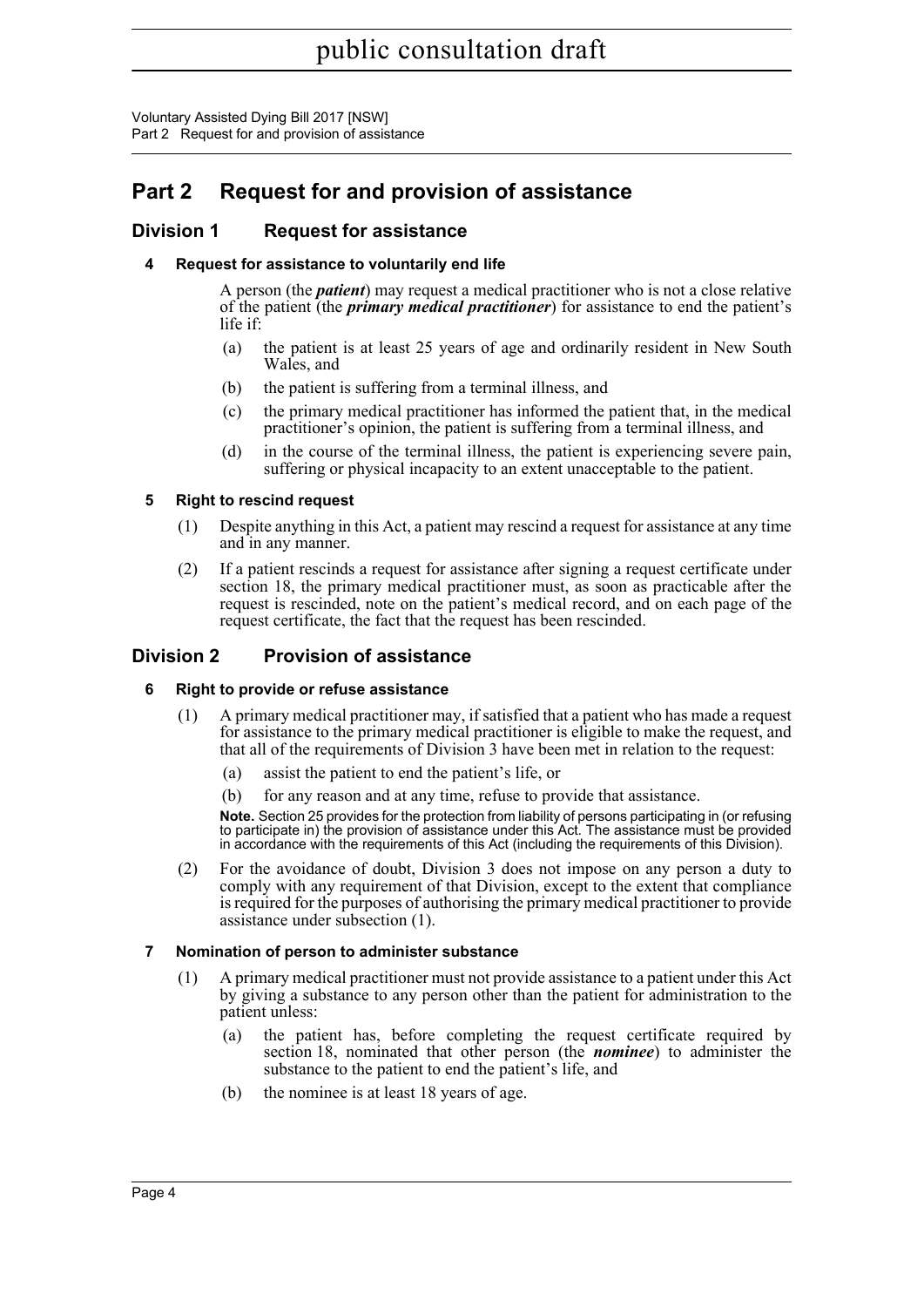- (2) A nomination under subsection (1) must:
	- (a) be in the form of a written statement signed by the patient or, if the patient is physically unable to sign the statement, in the form of an audio-visual record, and
	- (b) indicate that the nominee has agreed to administer the substance to the patient to end the patient's life.
- (3) After a substance is given to a nominee by the primary medical practitioner for administration to the patient, the nominee may:
	- (a) administer the substance to the patient, or
	- (b) for any reason and at any time, refuse to administer the substance to the patient.

#### <span id="page-10-0"></span>**8 Cooling-off period**

A primary medical practitioner must not provide assistance to a patient under this Act unless at least 48 hours has elapsed since the request certificate was completed in accordance with section 18.

#### <span id="page-10-1"></span>**9 Standards for provision of assistance**

In providing assistance to a patient under this Act, a primary medical practitioner is to be guided by appropriate medical standards and such guidelines, if any, as are prescribed by the regulations, and must consider the appropriate pharmaceutical information about any substance reasonably available for use in the circumstances.

#### <span id="page-10-2"></span>**10 Authorised substances**

- (1) In providing assistance to a patient under this Act, a primary medical practitioner must not prescribe or prepare for, or administer to, the patient, or give to the patient or the patient's nominee, any substance that is not an authorised substance.
- (2) In this section:

*authorised substance* means a substance that is declared by the regulations to be an authorised substance for the purposes of this section or that belongs to a class of substances so declared.

#### <span id="page-10-3"></span>**11 Financial and other advantages**

A primary medical practitioner must not provide assistance to a patient under this Act if he or she knows that, as a result of the death of the patient, a financial or other advantage (other than a reasonable payment for medical services) is likely to be gained by:

- (a) the primary medical practitioner, or
- (b) the secondary medical practitioner, or
- (c) the independent qualified psychiatrist or independent qualified psychologist who has conducted an examination of the patient under section 16, or
- (d) any interpreter required under section 19 to be present at the signing of the request certificate, or
- (e) a close relative or associate of any person referred to in paragraphs (a)–(d).

#### <span id="page-10-4"></span>**12 Conduct influencing provision of assistance**

(1) A person must not give or promise any financial or other advantage (other than a reasonable payment for medical services), or by any means cause or threaten to cause any disadvantage, to a primary medical practitioner or other person for assisting or refusing to assist, or for the purpose of compelling or persuading the primary medical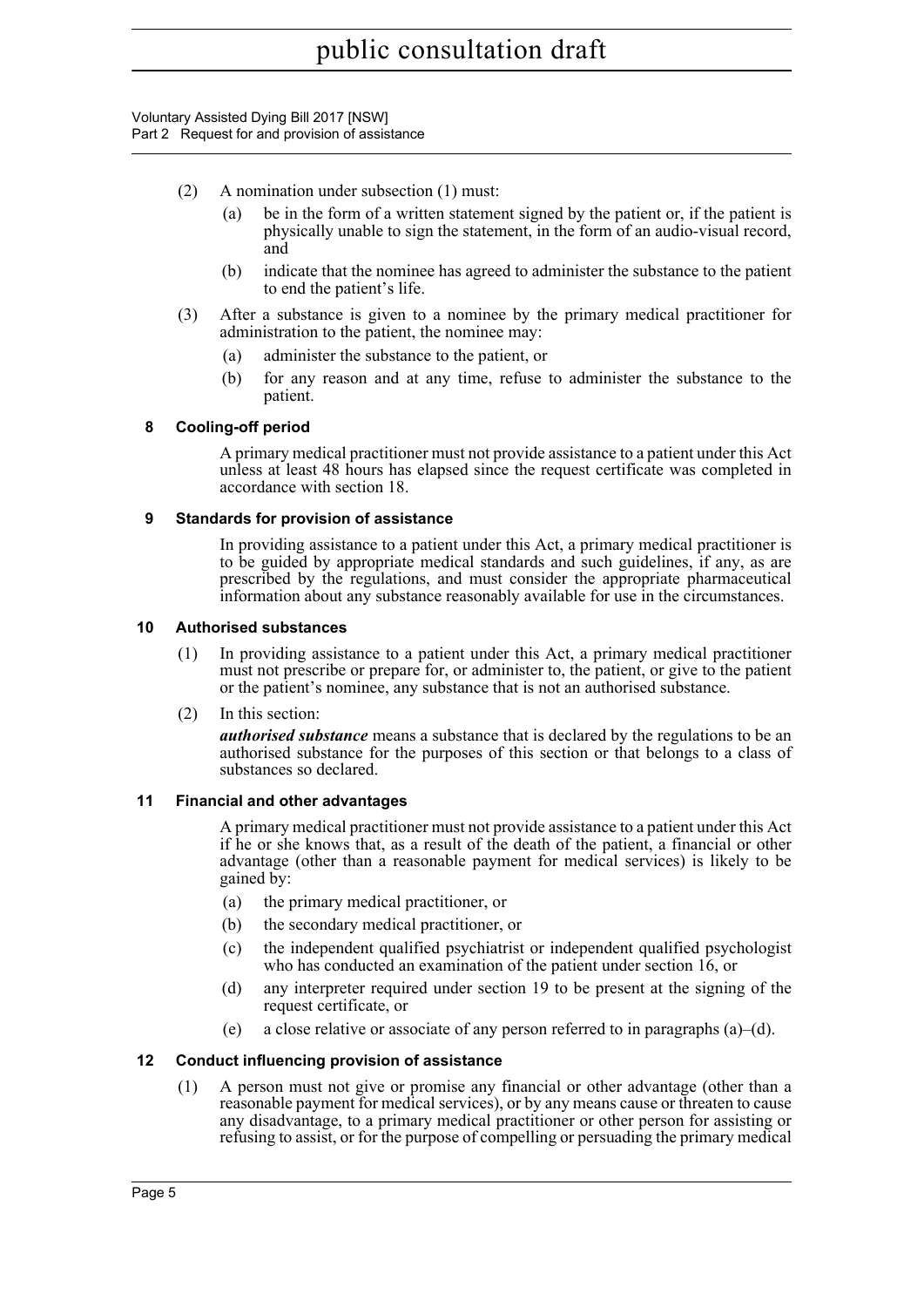> practitioner or other person to assist or refuse to assist, in ending the patient's life under this Act.

Maximum penalty: imprisonment for 4 years.

(2) A primary medical practitioner or other person must not accept any financial or other advantage (other than a reasonable payment for medical services) for assisting or refusing to assist in ending the patient's life under this Act.

Maximum penalty: imprisonment for 4 years.

#### <span id="page-11-0"></span>**13 Improper conduct relating to request certificate**

A person must not, by deception or improper influence, procure the signing or witnessing of a request certificate for the purposes of this Act. Maximum penalty: imprisonment for 4 years.

#### <span id="page-11-1"></span>**Division 3 Requirements relating to request for assistance**

#### <span id="page-11-2"></span>**14 Examination by medical practitioners**

- (1) A patient who has made a request for assistance must be examined by the primary medical practitioner and one other medical practitioner who is eligible to conduct the examination (the *secondary medical practitioner*).
- (2) The examinations must each be conducted independently.
- (3) A secondary medical practitioner is eligible to conduct an examination of a patient under this section if:
	- (a) the secondary medical practitioner is registered under the Health Practitioner Regulation National Law in a specialty in the medical profession that is relevant to the diagnosis or treatment of the terminal illness from which the patient is suffering, and
	- (b) the secondary medical practitioner and primary medical practitioner are not closely associated with each other, and
	- (c) the secondary medical practitioner is not a close relative of the patient.
- (4) For the purposes of subsection (3) (b), a medical practitioner is *closely associated* with another medical practitioner if the medical practitioner is a close relative or employee of, or a member of the same medical practice as, the other medical practitioner.

#### <span id="page-11-3"></span>**15 Information to be provided by primary medical practitioner**

- (1) The primary medical practitioner must, after conducting an examination under section 14, provide the following information to the patient in writing:
	- (a) information relating to the nature of the illness and its likely course,
	- (b) information relating to the medical treatment, including palliative care, counselling and psychiatric support and measures for keeping the patient alive, that might be available to the patient.
- (2) If the patient is unable to read the written information, the primary medical practitioner must provide the information to the patient orally.
- (3) The patient must, after receiving the information referred to in subsection (1), indicate to the primary medical practitioner that the decision to request the assistance still stands.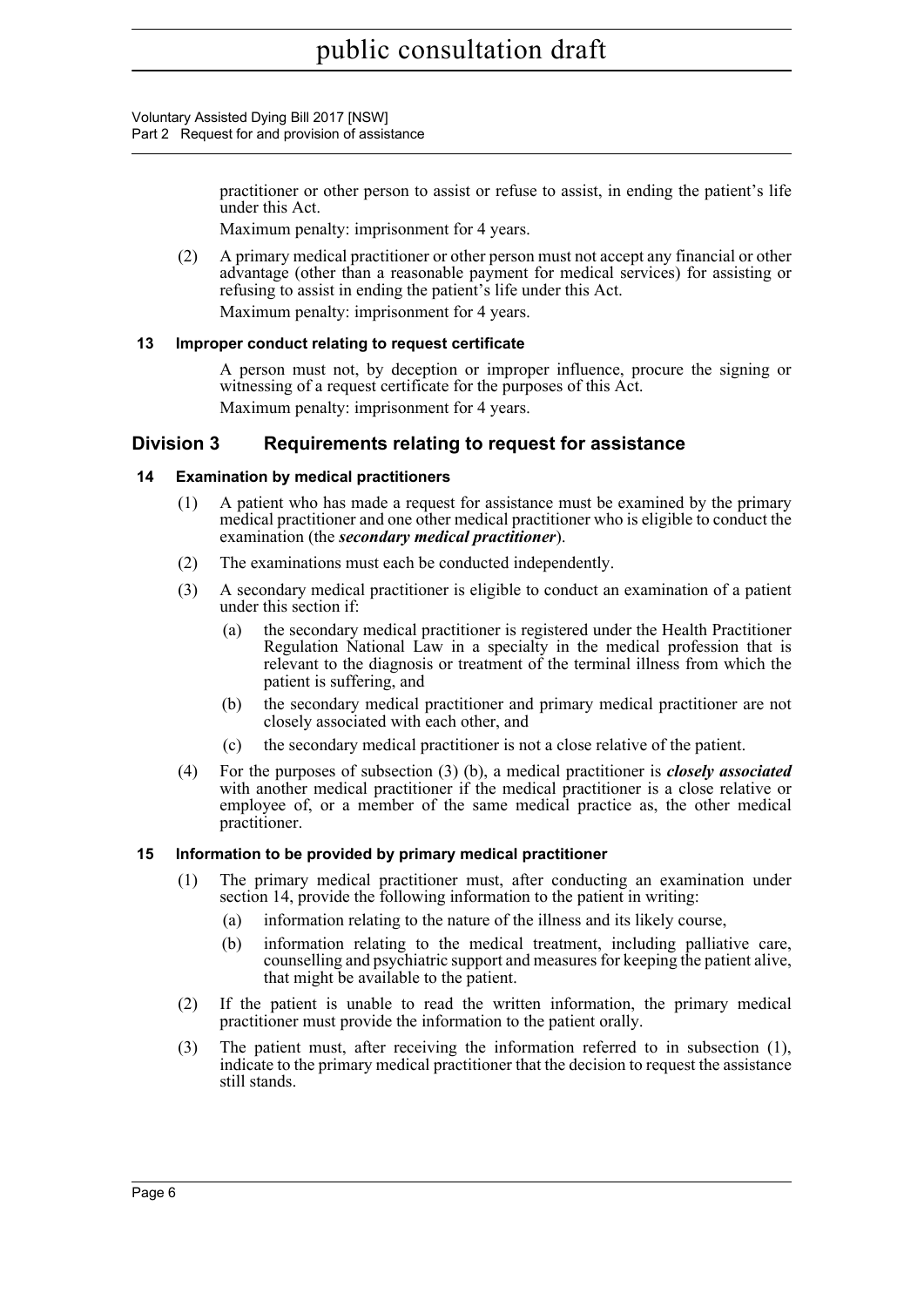#### <span id="page-12-0"></span>**16 Examination by independent qualified psychiatrist or psychologist**

- (1) After a patient is examined by the primary medical practitioner and secondary medical practitioner under section 14, the patient must be examined by an independent qualified psychiatrist or an independent qualified psychologist.
- (2) The independent qualified psychiatrist or independent qualified psychologist who examines the patient must provide to the primary medical practitioner and secondary medical practitioner a written report that contains the results of the examination and indicates that, in the opinion of the psychiatrist or psychologist:
	- (a) the patient is of sound mind, and
	- (b) the decision-making capacity of the patient is not adversely affected by his or her state of mind, and
	- (c) the patient's decision to request the assistance has been made freely, voluntarily and after due consideration.

#### <span id="page-12-1"></span>**17 Opinion of medical practitioners**

A primary medical practitioner must not provide assistance to a patient under this Act unless:

- (a) the primary medical practitioner has, after examining the patient under section 14, formed the opinion that:
	- (i) the patient is suffering from a terminal illness, and
	- (ii) the illness is causing the patient severe pain, suffering or physical incapacity to an extent unacceptable to the patient, and
	- (iii) there is no medical measure acceptable to the patient that can reasonably be undertaken in the hope of effecting a cure, and
	- (iv) any medical treatment reasonably available to the patient is confined to the relief of pain or suffering, and
	- (v) the patient has considered the possible implications of the patient's assisted death for the spouse or de facto partner or family of the patient, and
- (b) the secondary medical practitioner has confirmed that opinion in a written statement provided to the primary medical practitioner.

#### <span id="page-12-2"></span>**18 Request certificate**

- (1) A certificate in the form set out in Schedule 1 (a *request certificate*) relating to a request for assistance must be completed in accordance with this section.
- (2) The patient must, not earlier than 7 days after making the initial request for assistance:
	- (a) sign the patient's declaration on the request certificate, or
	- (b) if the patient is physically unable to sign the request certificate, or is unable to communicate with reasonable fluency in English, make an audio-visual record (an *audio-visual request*) of:
		- (i) the patient reading aloud the patient's declaration on the request certificate, or
		- (ii) if the patient is unable to read the declaration aloud, any other person reading the declaration aloud with the apparent agreement of the patient.
- (3) The primary medical practitioner must be present during the signing of the request certificate or making of the audio-visual request.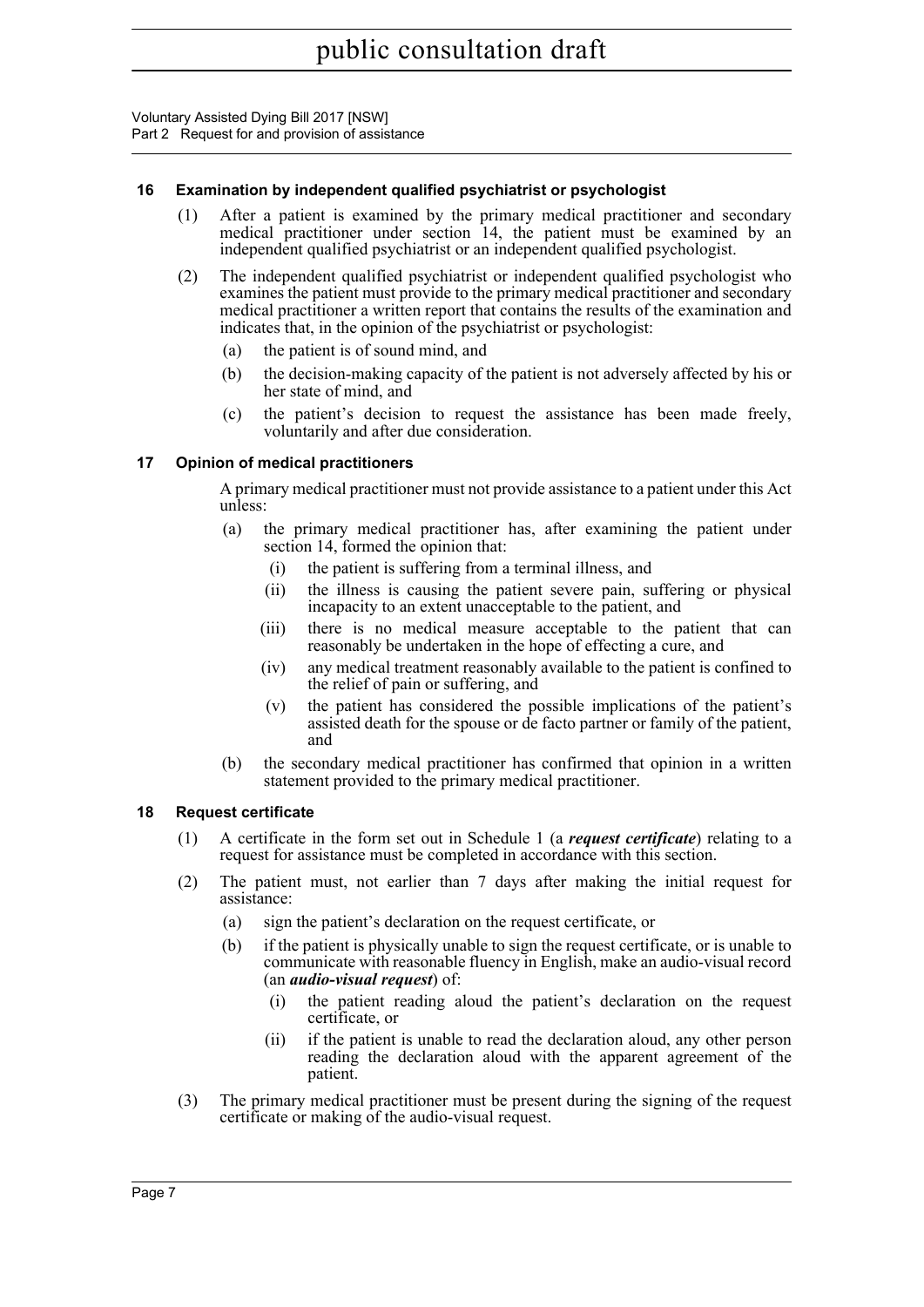- (4) The primary medical practitioner must sign the primary medical practitioner's declaration on the request certificate in the presence of the patient.
- (5) The secondary medical practitioner must sign the secondary medical practitioner's declaration on the request certificate in the presence of the patient.
- (6) If the primary medical practitioner is to provide the assistance by giving a substance to a nominee for administration to the patient, the nominee must sign the nominee's declaration on the request certificate in the presence of the patient and the primary medical practitioner.
- (7) If an interpreter is required under section 19 to be present at the signing of the request certificate or making of the audio-visual request, the interpreter must sign the interpreter's declaration on the request certificate in the presence of the patient and the primary medical practitioner.
- (8) Subsections (4)–(7) apply whether or not the patient makes an audio-visual request.

#### <span id="page-13-0"></span>**19 Requirement for interpreter**

- (1) If a patient and a designated person are not able to communicate with each other with reasonable fluency in any language, an interpreter who holds a professional qualification for interpreters prescribed by the regulations (if any) in a language in which the patient can communicate with reasonable fluency must be present to provide interpretive assistance to the patient:
	- (a) at the time of any communication between the patient and the designated person for the purposes of this Division, and
	- (b) at the time the patient signs the declaration on the request certificate or, if applicable, makes the audio-visual request, and
	- (c) at the time the designated person signs any declaration on the request certificate applicable to the designated person.
- (2) In this section:

*designated person*, in relation to a patient, means:

- (a) the primary medical practitioner,
- (b) the secondary medical practitioner,
- (c) the independent qualified psychiatrist or independent qualified psychologist who conducts an examination of the patient under section 16.

*present* includes (except in relation to the signing by a patient or designated person of a declaration on a request certificate) present by way of an audio-visual link.

#### <span id="page-13-1"></span>**Division 4 Review of requests for assistance**

#### <span id="page-13-2"></span>**20 Parties to applications**

- (1) Each of the following persons is a party to an application under this Division in respect of a request certificate:
	- (a) the applicant,
	- (b) the primary medical practitioner,
	- (c) the patient.
- (2) The Supreme Court may, on its own initiative or on the application of a close relative of the patient, decide to join, as a party to any proceedings before the Court under this Division, any person who, in the opinion of the Court, should be a party to the proceedings (whether because of the person's concern for the welfare of the patient or for any other reason).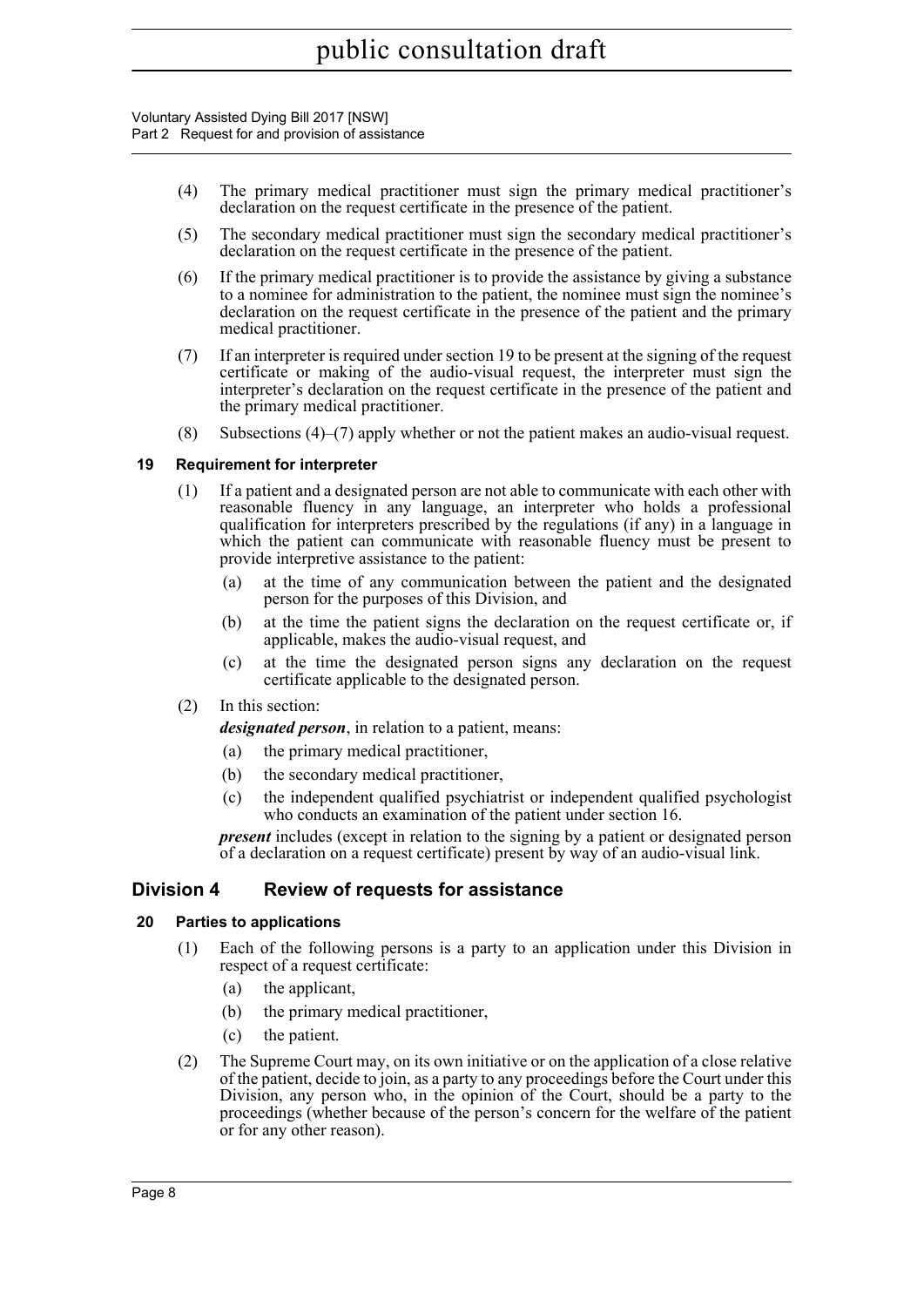Voluntary Assisted Dying Bill 2017 [NSW] Part 2 Request for and provision of assistance

> (3) If the Court joins a person as a party to any proceedings, the Court must, as soon as practicable, notify the applicant (or cause the applicant to be notified) accordingly.

#### <span id="page-14-0"></span>**21 Close relatives may apply for order in respect of request certificate**

- (1) The Supreme Court may, on the application of a close relative of a patient, make an order that a request certificate relating to the patient is not an effective request certificate for the purposes of this Act if the Court is satisfied that:
	- (a) at the time of making the initial request for assistance:
		- (i) the patient was not suffering from a terminal illness, or
		- (ii) the patient was not at least 25 years of age or was not ordinarily resident in New South Wales, or
	- (b) at the time of making the initial request for assistance, signing the request certificate or undergoing the examination under section 16:
		- (i) the patient was not of sound mind, or
		- (ii) the decision-making capacity of the patient was adversely affected by his or her state of mind, or
	- (c) the patient's decision to request the assistance was not made freely, voluntarily and after due consideration.
- (2) The Supreme Court may, on the making of an order under this section (or pending the determination of an application under this section) make such orders as it considers necessary to prevent any action being taken in reliance on the request certificate.

#### <span id="page-14-1"></span>**22 Effect of order**

- (1) If an order is made under this Division in respect of a request certificate, the certificate is not to be treated as a request certificate for the purposes of this Act.
- (2) An order under this Division in respect of a request certificate does not prevent:
	- (a) the patient making a further request for assistance in accordance with section 4, or
	- (b) the patient or any other person completing a further request certificate in accordance with section 18, or
	- (c) any person providing assistance to the patient after the requirements of this Act have been met with respect to the further request.

#### <span id="page-14-2"></span>**23 Jurisdiction of Supreme Court**

Nothing in this Division limits the jurisdiction of the Supreme Court.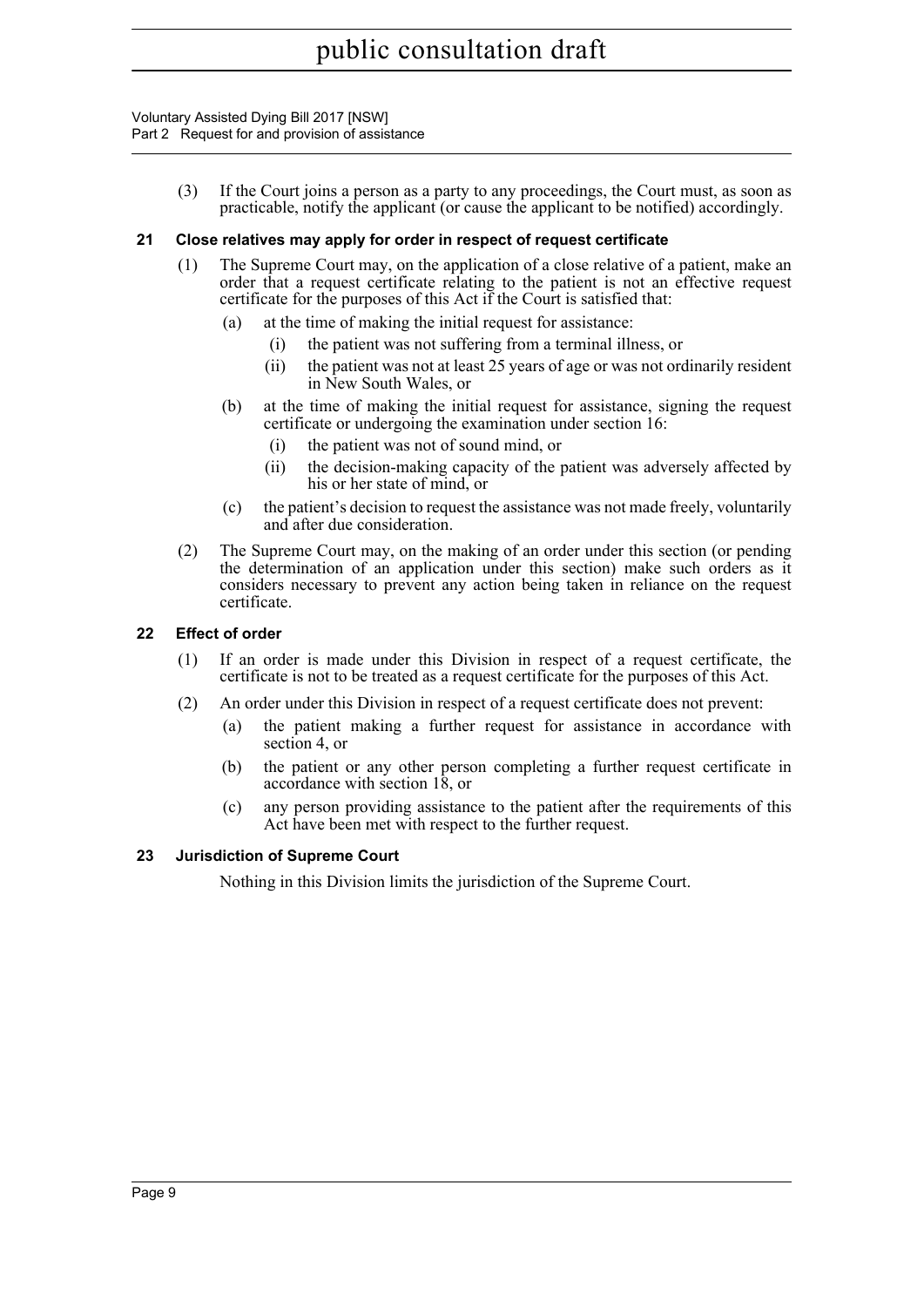Voluntary Assisted Dying Bill 2017 [NSW] Part 3 Effect of Act on other rights and obligations

## <span id="page-15-0"></span>**Part 3 Effect of Act on other rights and obligations**

#### <span id="page-15-1"></span>**24 Participation in provision of assistance discretionary**

- (1) A health care provider or other person is not under any duty, whether by contract, statute or other legal requirement, to participate in the provision of assistance to a patient under this Act or to conduct any examination of the patient for the purposes of this Act.
- (2) If a health care provider is unable or unwilling to carry out a direction of a primary medical practitioner for the purpose of the primary medical practitioner assisting a patient under this Act, that health care provider must comply with any request (of the patient or a person acting on behalf of the patient) to transfer a copy of the patient's medical records to a new health care provider.

#### <span id="page-15-2"></span>**25 Protection from liability**

- (1) No criminal or civil liability is incurred by a protected person, or any person acting under the direction of a protected person, for doing either of the following in good faith:
	- (a) participating in the provision of assistance under this Act,
	- (b) refusing to participate in the provision of assistance under this Act.
- (2) Subsection (1) (a) applies only if the assistance is provided in accordance with the requirements of this Act.
- (3) Nothing in this section or in section 574B of the *Crimes Act 1900* authorises a person to use force to prevent the making of a request for, or the provision of, assistance under and in accordance with this Act.
- (4) A reference in this section to participation in the provision of assistance includes, without limitation, a reference to:
	- (a) the provision of the assistance, and
	- (b) the preparation, sale, possession or supply of a substance for the purposes of the provision of the assistance, and
	- (c) the administration of a substance to a patient by a nominee as a result of the provision of the assistance, and
	- (d) being present when the assistance is provided by the primary medical practitioner, or when a substance is administered to the patient as a result of the assistance, and
	- (e) the destruction of an unused substance by, or under the supervision of, the primary medical practitioner, and the possession of the substance for that purpose, and
	- (f) doing any thing required or permitted under Division 3 of Part 2.
- (5) For the avoidance of doubt, a reference in this section to participation in the provision of assistance does not include any dealing with an unused substance (except the destruction or possession of the substance referred to in subsection (4) (e)).

**Note.** See the *Drug Misuse and Trafficking Act 1985*, the *Poisons and Therapeutic Goods Act 1966* and regulations under those Acts for provisions restricting or prohibiting the use, supply, possession, storage and disposal of certain substances.

(6) In this section:

*civil liability* includes liability in any disciplinary proceedings.

*dealing* with an unused substance includes use, supply, possession, sale, storage and disposal of the substance.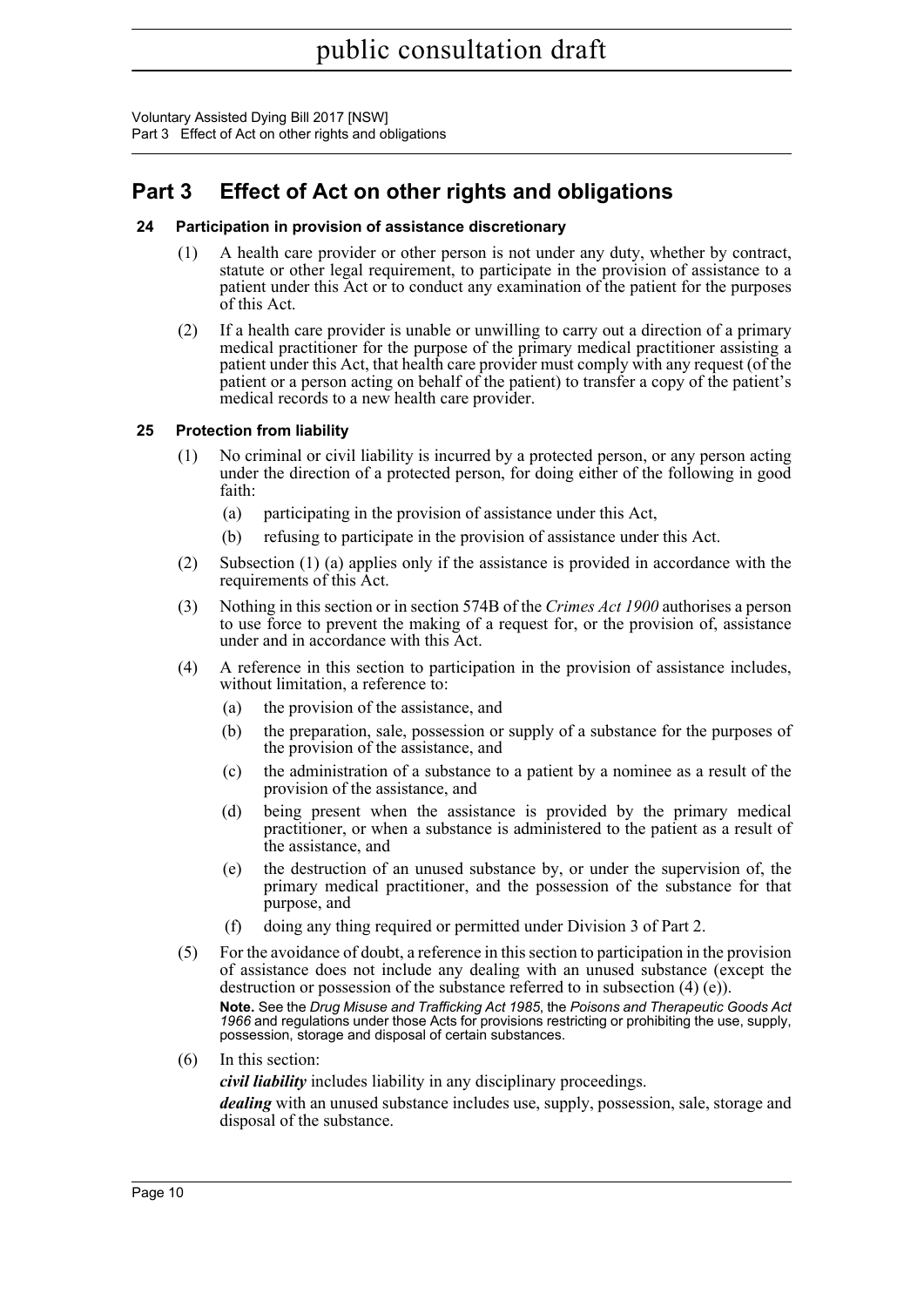Voluntary Assisted Dying Bill 2017 [NSW] Part 3 Effect of Act on other rights and obligations

#### *protected person* means:

- (a) a primary medical practitioner, or
- (b) a secondary medical practitioner, or
- (c) an independent qualified psychiatrist, or
- (d) an independent qualified psychologist, or
- (e) a health care provider, or
- (f) a nominee.

*unused substance* means a substance that:

- (a) has been prescribed or prepared for a patient for the purposes of the provision of assistance to the patient under this Act, and
- (b) is no longer required for that purpose either because the patient has died or has rescinded the request for assistance.

#### <span id="page-16-0"></span>**26 Effect on construction of wills and contracts**

- (1) Any will, contract or other agreement, whether or not in writing or executed or made before or after the commencement of this Act, is void to the extent that it affects whether a person may make or rescind a request for assistance, or provide assistance, under this Act.
- (2) Any provision of a contract or other agreement is void to the extent that it purports to exclude or limit the liability of a party to the contract in the event of a person making or rescinding a request for, or receiving or providing, assistance under this Act.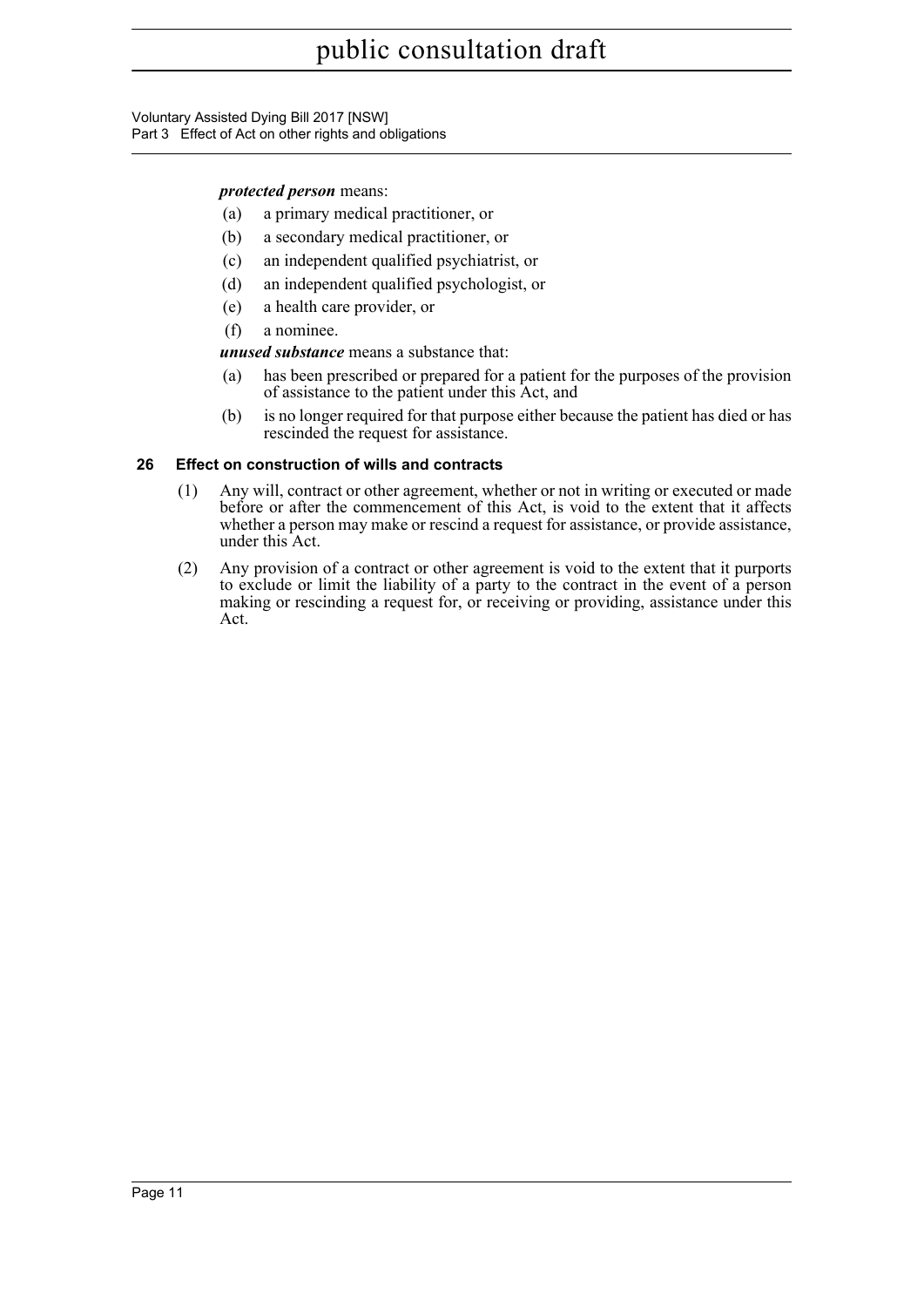Voluntary Assisted Dying Bill 2017 [NSW] Part 4 Records and reporting of death

## <span id="page-17-0"></span>**Part 4 Records and reporting of death**

#### <span id="page-17-1"></span>**27 Medical records to be kept**

A primary medical practitioner who provides assistance in accordance with a patient's request for assistance must file and, subject to this Act, keep the following as part of the medical record of the patient:

- (a) a note of any oral request of the patient for the assistance,
- (b) the request certificate and, if applicable, the audio-visual request relating to the patient,
- (c) the report of the independent qualified psychiatrist or independent qualified psychologist referred to in section 16 (2),
- (d) the written statement of the secondary medical practitioner referred to in section 17 (b).
- (e) any written statement or audio-visual record of the patient referred to in section  $7(2)$ ,
- (f) a note by the primary medical practitioner:
	- (i) certifying as to the independence of the patient's secondary medical practitioner and independent qualified psychiatrist or independent qualified psychologist, and
	- (ii) indicating that all requirements under this Act have been met, and
	- (iii) indicating the steps taken to carry out the request for assistance, and
	- (iv) including a notation of any substance prescribed by the primary medical practitioner for the purpose of, or in connection with, the provision of the assistance, and
	- (v) containing such other information as is prescribed by the regulations.

Maximum penalty: \$11,000.

#### <span id="page-17-2"></span>**28 Application of Coroners Act 2009**

A death as the result of assistance provided under this Act is taken to be a reportable death for the purposes of the *Coroners Act 2009*.

#### <span id="page-17-3"></span>**29 Certification as to death**

- (1) Despite section 38 (1) of the *Coroners Act 2009*, a medical practitioner may give a certificate as to the cause of death of a patient who dies as a result of assistance provided under and in accordance with this Act.
- (2) For the purposes of the application of section 39 of the *Births, Deaths and Marriages Registration Act 1995* to the death of a patient as the result of assistance provided under and in accordance with this Act:
	- (a) the primary medical practitioner who provides the assistance is taken to have been responsible for the patient's medical care immediately before death, and
	- (b) the cause of death of the patient:
		- (i) is taken to include the terminal illness of the patient, and
		- (ii) is taken not to include suicide or homicide.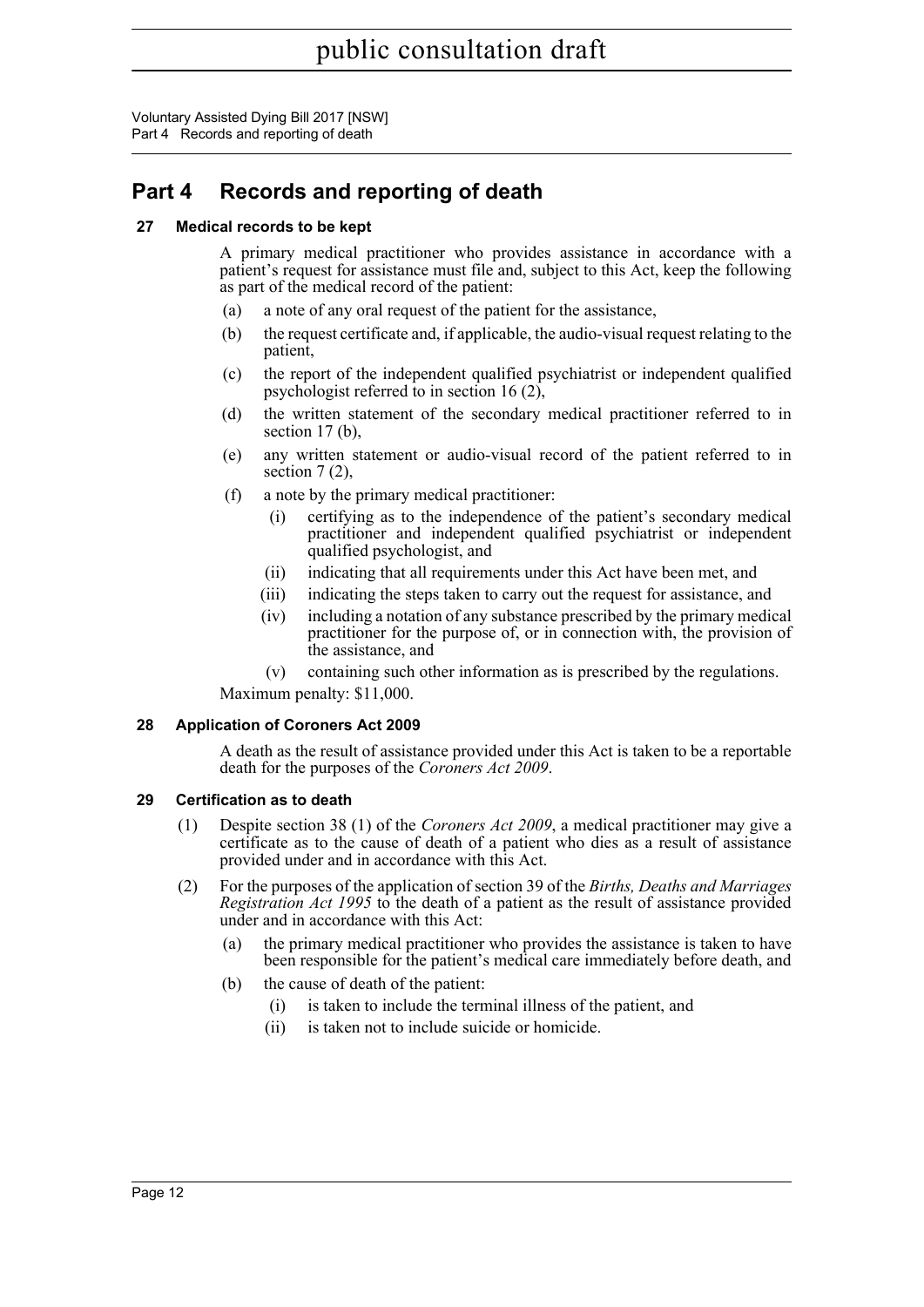Voluntary Assisted Dying Bill 2017 [NSW] Part 5 Miscellaneous

### <span id="page-18-0"></span>**Part 5 Miscellaneous**

#### <span id="page-18-1"></span>**30 Certificate of request is evidence**

A document purporting to be a request certificate or an audio-visual request is, in any proceedings before a court, admissible in evidence and is prima facie evidence of the request by the person who purported to sign the certificate, or make the audio-visual request, for assistance under this Act.

#### <span id="page-18-2"></span>**31 Regulations**

- (1) The Governor may make regulations, not inconsistent with this Act, for or with respect to any matter that by this Act is required or permitted to be prescribed or that is necessary or convenient to be prescribed for carrying out or giving effect to this Act.
- (2) The regulations may create an offence punishable by a penalty not exceeding \$11,000.

#### <span id="page-18-3"></span>**32 Nature of proceedings for offences**

- (1) Except as provided by subsection (2), proceedings for an offence under this Act may be dealt with summarily before the Local Court.
- (2) Proceedings for an offence under section 12 or 13 of this Act are to be dealt with on indictment.

#### <span id="page-18-4"></span>**33 Review of Act**

- (1) The Minister is to review this Act to determine whether the policy objectives of the Act remain valid and whether the terms of the Act remain appropriate for securing those objectives.
- (2) The review is to be undertaken as soon as possible after the period of 5 years from the commencement of this Act.
- (3) A report on the outcome of the review is to be tabled in each House of Parliament within 12 months after the end of the period of 5 years.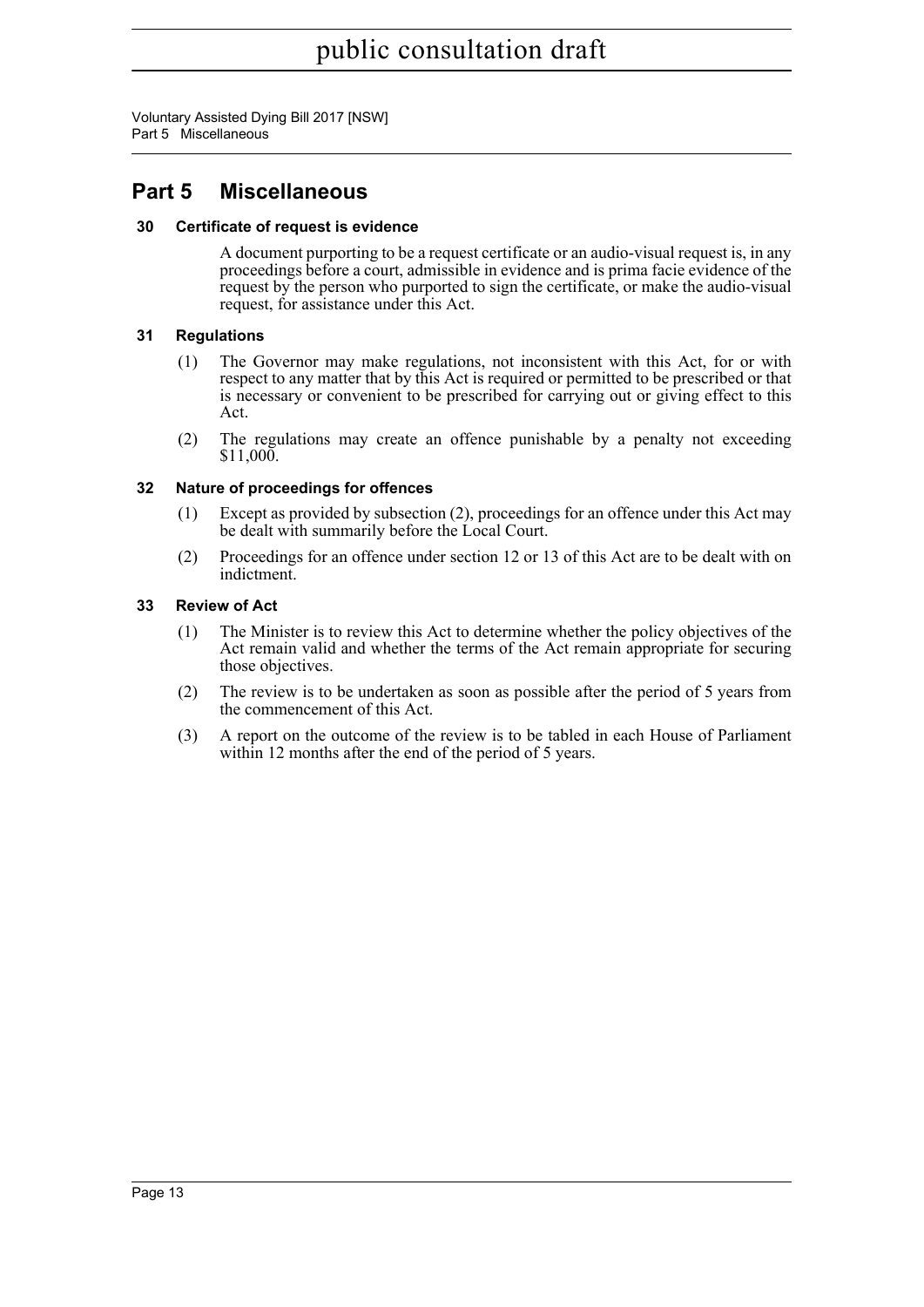Voluntary Assisted Dying Bill 2017 [NSW] Schedule 1 Form

### <span id="page-19-0"></span>**Schedule 1 Form**

(Section 18)

#### **Form 1 Request certificate**

(Voluntary Assisted Dying Act 2017, Division 3 of Part 2)

#### **Declaration of patient**

I, ......................................................................................................................... , declare that:

(a) I have been informed by my primary medical practitioner that I am suffering from a terminal illness that is likely to result in my death within the next 12 months, and this has been confirmed by a secondary medical practitioner, and

(b) I am experiencing severe pain, suffering or physical incapacity to an extent unacceptable to me, and

(c) I have been provided information relating to the nature of my illness and its likely course and the medical treatment, including palliative care, counselling and psychiatric support and measures for keeping me alive, that might be available to me and I am satisfied that there is no medical treatment reasonably available that is acceptable to me in my circumstances, and

(d) I have been examined by a psychiatrist or psychologist, and

- (e) I request my primary medical practitioner to assist me to end my life, and
- (f) I understand that I have the right to rescind this request at any time.

Signed: .........................................................................................................................

Dated: ..................................................

#### **Declaration of primary medical practitioner**

#### I declare that:

- (a) the person who has signed this request certificate, or made an audio-visual request under section 18 (2) (b) of the *Voluntary Assisted Dying Act 2017*, is personally known to me, and
- (b) he/she is a patient under my care, and
- (c) he/she has signed the request certificate, or made the audio-visual request, in my presence and in the presence of the secondary medical practitioner, and
- (d) I am satisfied that I will not gain any financial or other advantage (other than a reasonable payment for medical services) as a result of his/her death, and
- (e) I am satisfied that the requirements of Division 3 of Part 2 of the *Voluntary Assisted Dying Act 2017* have been or will be met.

Signed: .........................................................................................................................

Name: .........................................................................................................................

Address: .........................................................................................................................

Qualifications: .........................................................................................................................

#### **Declaration of secondary medical practitioner**

I declare that:

- (a) the person who has signed this request certificate, or made an audio-visual request under section 18 (2) (b) of the *Voluntary Assisted Dying Act 2017*, is personally known to me, and
- (b) I have discussed his/her case with him/her and his/her medical practitioner, and
- (c) I am satisfied that I will not gain any financial or other advantage (other than a reasonable payment for medical services) as a result of his/her death, and
- (d) I am satisfied that the requirements of Division 3 of Part 2 of the *Voluntary Assisted Dying Act 2017* have been or will be met.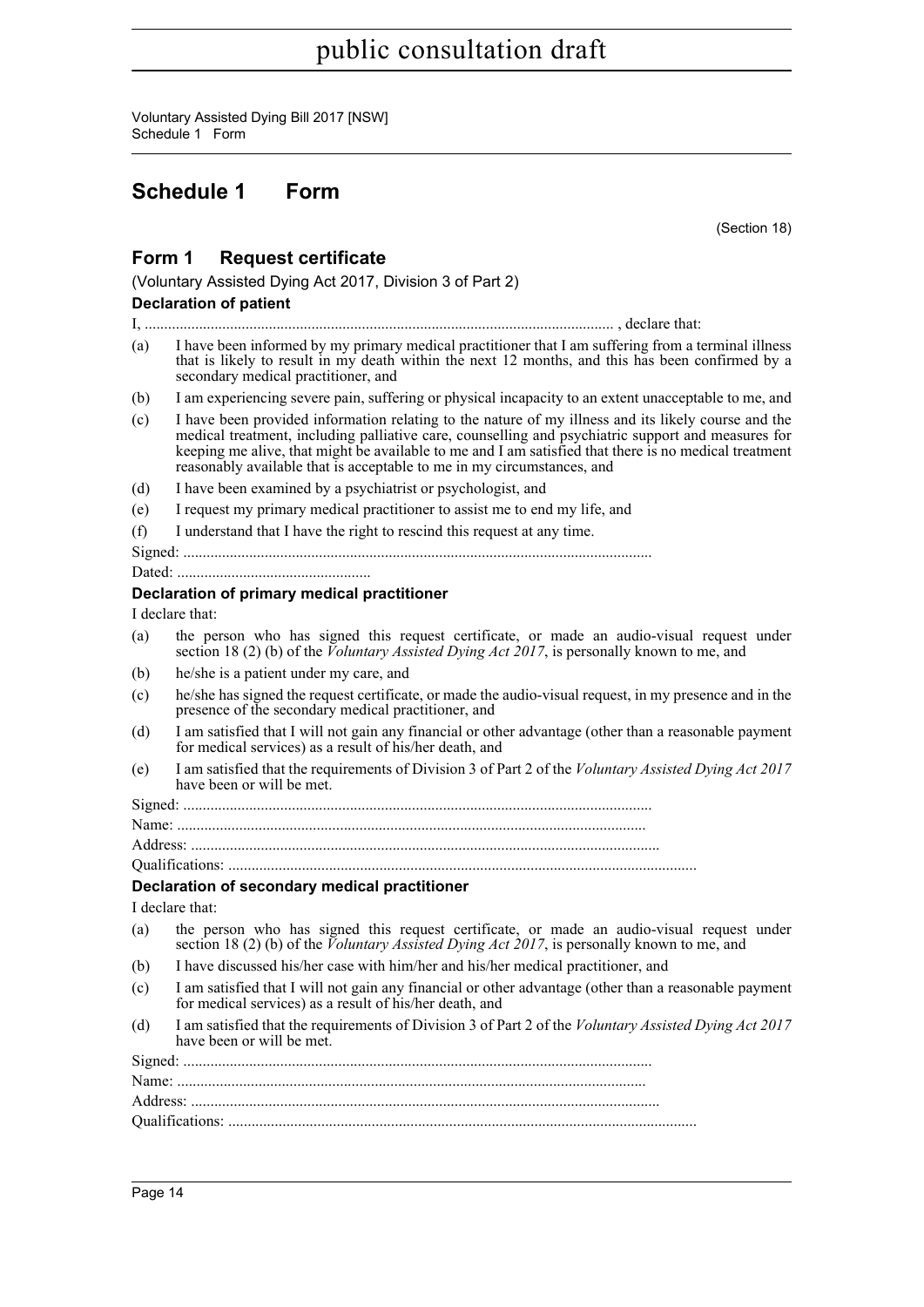Voluntary Assisted Dying Bill 2017 [NSW] Schedule 1 Form

#### **Declaration of nominee**

[*Where under section 7 of the Voluntary Assisted Dying Act 2017 a nominee has been requested to administer a substance*]

I declare that:

- (a) the person who has signed this request certificate, or made an audio-visual request under section 18 (2) (b) of the *Voluntary Assisted Dying Act 2017*, is personally known to me, and
- (b) he/she has requested me, and I have agreed, to administer a substance to him/her to assist him/her to end his/her life.

Signed: .........................................................................................................................

Name: .........................................................................................................................

Address: .........................................................................................................................

#### **Declaration of interpreter**

[*Where under section 19 of the Voluntary Assisted Dying Act 2017 an interpreter is required to be present*] I declare that:

- (a) I am an interpreter qualified as required by section 19 of the *Voluntary Assisted Dying Act 2017*, and
- (b) the person who has signed this request certificate, or made an audio-visual request under section 18 (2) (b) of the *Voluntary Assisted Dying Act 2017*, is personally known to me, and
- (c) I have interpreted for him/her in connection with the completion and signing of this certificate, or the making of the audio-visual request, and
- (d) I am satisfied that I will not gain any financial or other advantage (other than a reasonable payment for interpreting services) as a result of his/her death, and

(e) in my opinion, he/she understands the meaning and nature of this certificate.

Signed: .........................................................................................................................

Name: .........................................................................................................................